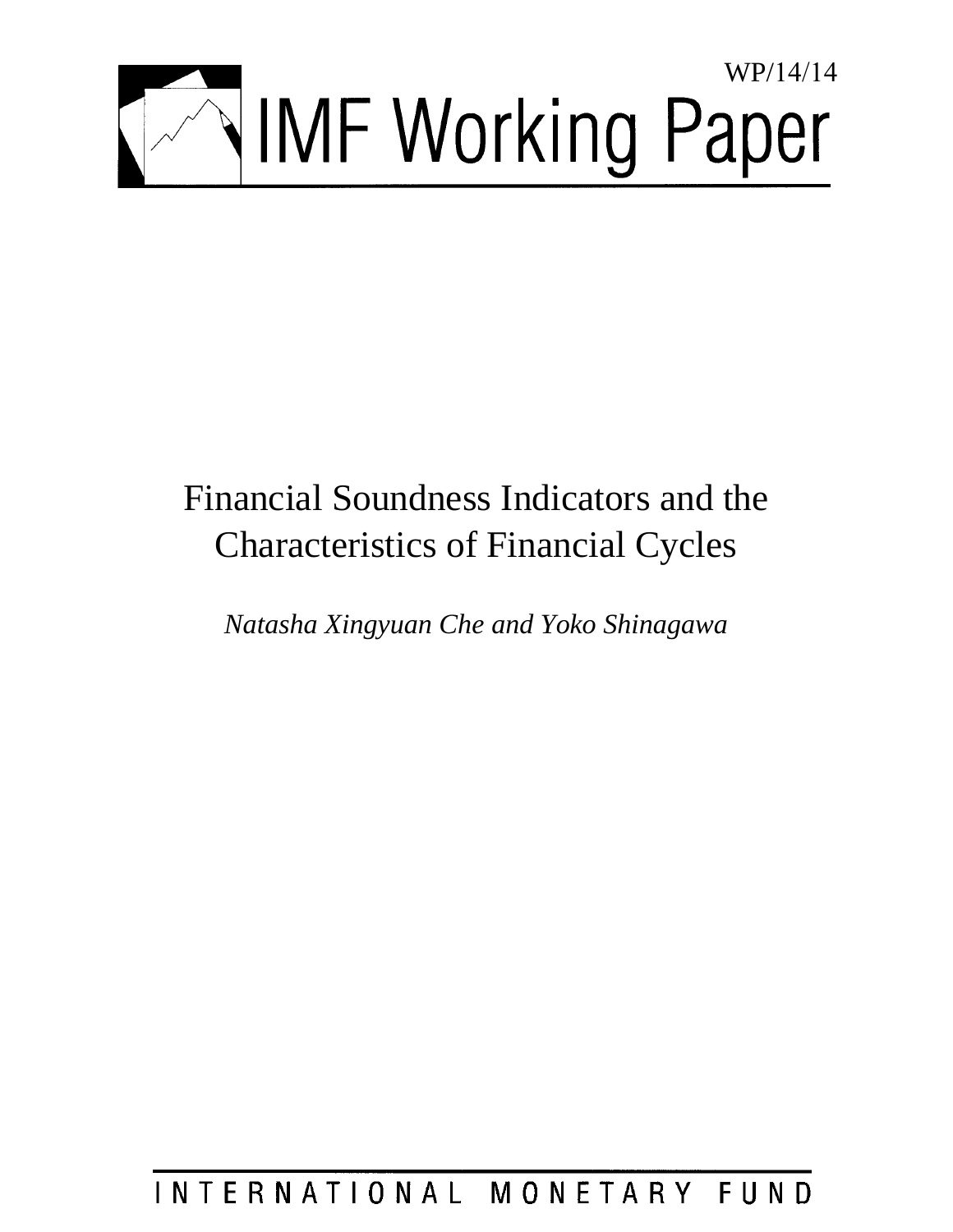#### **IMF Working Paper**

#### Statistics Department

#### **Financial Soundness Indicators and the Characteristics of Financial Cycles**<sup>1</sup>

#### **Prepared by Natasha Xingyuan Che and Yoko Shinagawa**

Authorized for distribution by Robert C. York

January 2014

**This Working Paper should not be reported as representing the views of the IMF.** The views expressed in this Working Paper are those of the author(s) and do not necessarily represent those of the IMF or IMF policy. Working Papers describe research in progress by the author(s) and are published to elicit comments and to further debate.

#### **Abstract**

Better "financial soundness" of banks could help mitigate the volatility of financial cycles by reducing banks' risk exposure. But trying to improve financial soundness in the midst of a downturn can do the opposite—further aggravating the contraction of credit. Consistent with this notion, the paper found that better initial scores in certain financial soundness indicators (FSIs) are associated with milder and shorter downturns; and improving FSIs during a downturn worsens the shrinkage of credit and amplifies the cycle. In this context, our results suggest that policy makers should be mindful about the timing of regulating changes in banks' FSIs.

JEL Classification Numbers:E44, E50, G01, G21

Keywords: financial soundness indicators; financial cycle; bank supervision

Author's E-Mail Address: nche@imf.org, yshinagawa@imf.org

<sup>&</sup>lt;sup>1</sup> We thank Ricardo Davico and Carolina Castellanos Garcia for their expertise and help in data collection and management. We also thank Ethan Weisman, Jose Carlos Moreno-Ramirez, Mike Seiferling, Robert York, and Thomas Elkjaer for their helpful comments.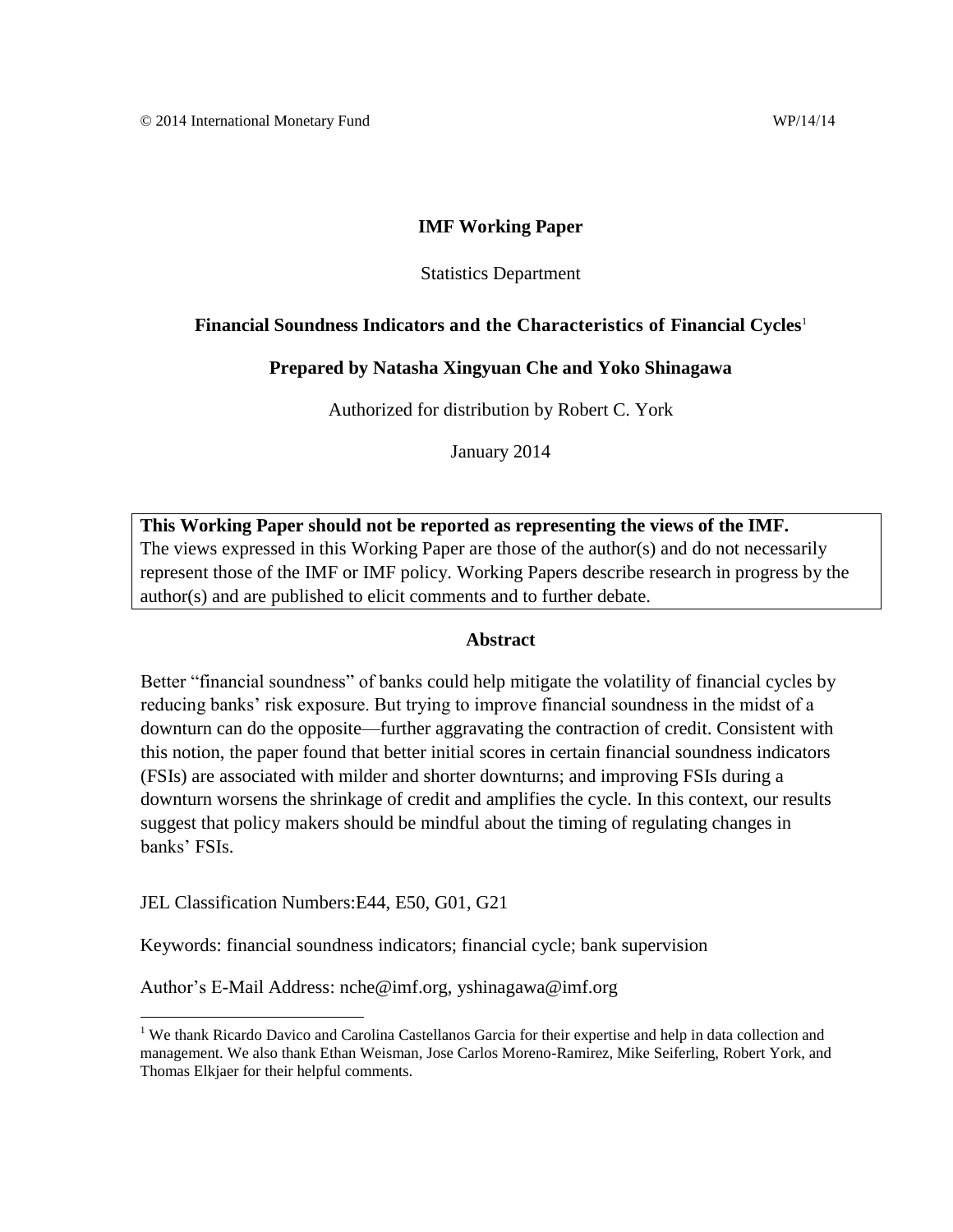## **Contents Page**

# **Tables**

| 2. Regression of SRF-FSIs on IMF-FSIs (with country fixed effects)19    |  |
|-------------------------------------------------------------------------|--|
| 3a. Panel VAR: Credit Growth and Changes in SRF-FSIs During Downturns20 |  |
| 3b. Panel VAR: Credit Growth and Changes in SRF-FSIs During Upturns 20  |  |
|                                                                         |  |
|                                                                         |  |
|                                                                         |  |
|                                                                         |  |
|                                                                         |  |
|                                                                         |  |

# **Figures**

| 2. Impulse Responses of Credit Growth to Shocks in Growth in Capital-asset Ratio, |  |
|-----------------------------------------------------------------------------------|--|
|                                                                                   |  |
|                                                                                   |  |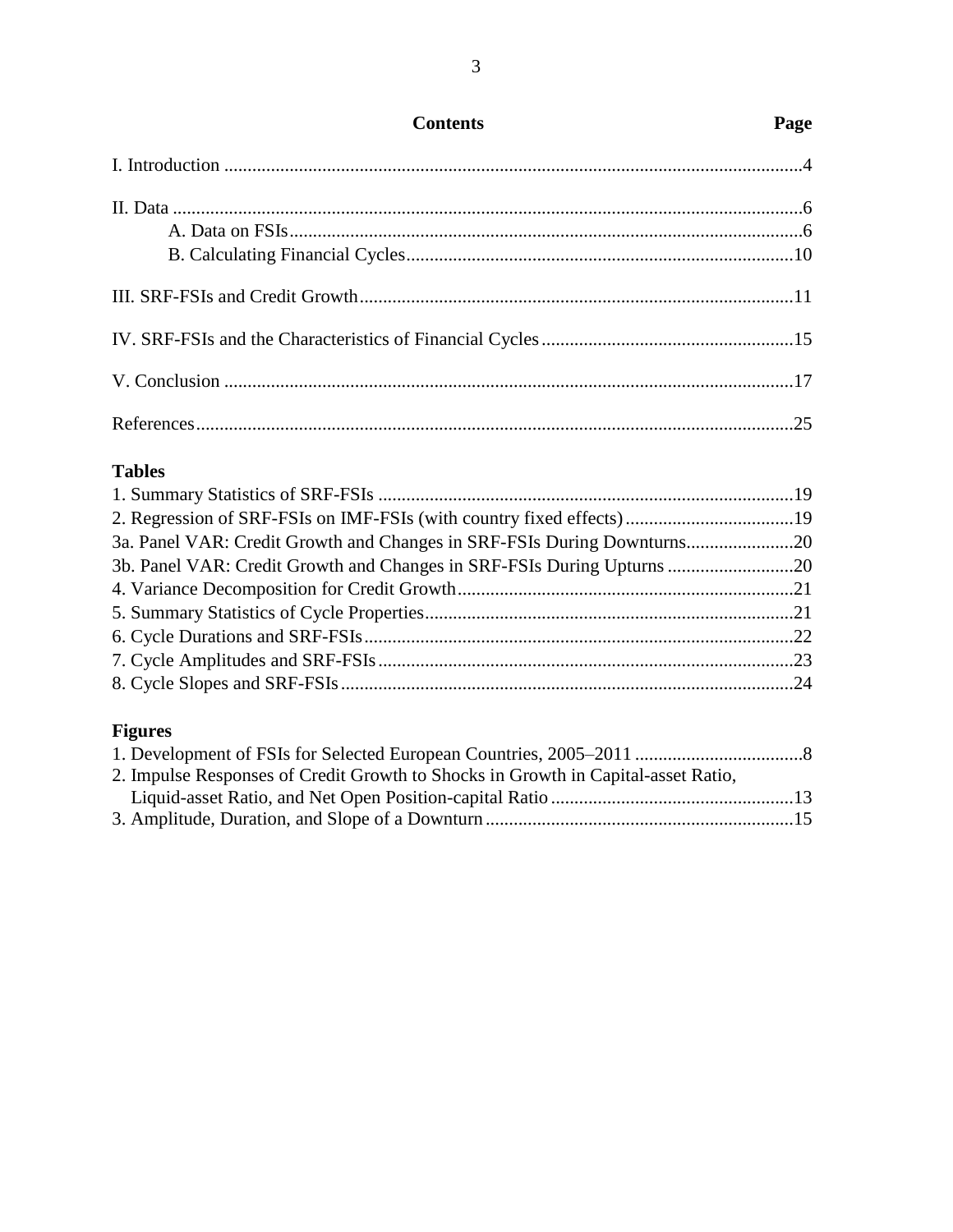The global financial crisis has underscored the importance of studying the relationship between bank balance sheets and economic cycles. Since the onset of the crisis in 2008 and the collapse of several major financial institutions, banking supervisors in many countries have been vigilant in promoting "financial soundness." Banks are asked to boost capital and increase liquidity under the assumption that stronger financial soundness indicators (FSIs) imply safer banks. The assumption that stronger FSIs are associated with more resilient banking sectors is intuitive. Take the capital-asset ratio as an example. This ratio measures how much a bank's assets are financed by its own funds: higher capital-asset ratios signal higher capacity of the bank to bear risks on the asset side. Similarly, the liquid-asset ratio shows how much liquidity is available for a bank to meet its expected and unexpected demands for cash. The higher the ratio, the more capable the bank is to pay off its short-term debt obligations. At the individual bank level, it seems logical to surmise that "more financial soundness" could imply safer banks.

However, completely rational behavior at the micro level may not lead to optimal outcomes at the macro level. A collective increase in banks' financial soundness does not automatically translate into a safer financial system. Indeed, in the contraction phase of a credit cycle when credit and money supply have already been shrinking, a boost in the "financial soundness" of banks may aggravate the downturn of the cycle. The reasoning is the following. To increase its capital-asset ratio, a bank can shrink assets (mainly loans and securities) or raise more capital, or do a mix of both. To shrink assets, the bank can either make fewer loans while previous loans are being paid-off, which directly reduces credit volume, or sell securities, which depresses companies' asset prices and make it harder for them to borrow; both indirectly reduce credit in the economy.<sup>2</sup> Raising capital, which is more difficult to do in a downturn, can also indirectly reduce credit in the system because at the macro level, more funding for the banks means less funding for the rest of the private sector, though this effect is arguably quite small. A similar rationale applies to raising the liquid-asset ratio. In boom times, an increase in the liquid-asset ratio can be a natural result of increasing values of a bank's investment portfolio. This is generally not true in a downturn, when increasing liquid assets more likely entails a trade-off between liquidity and other types of assets, including loans.

In sum, increasing financial soundness ratios may worsen a contraction or credit crunch during the downturn phase of a credit cycle, while its credit-damping effect is probably compensated during a boom. The question is: how relevant are FSIs in gauging the soundness of the financial system? This paper argues that FSIs are very relevant. By definition, highly capitalized banks with sufficient liquidity are, in general, better at coping with unexpected shocks and downside risks than other banks. The issue is simply one of timing—the banking system should prepare

<sup>&</sup>lt;sup>2</sup> Additionally, banks may also shift the composition of their asset holdings to government securities, at the cost of lending to the private sector.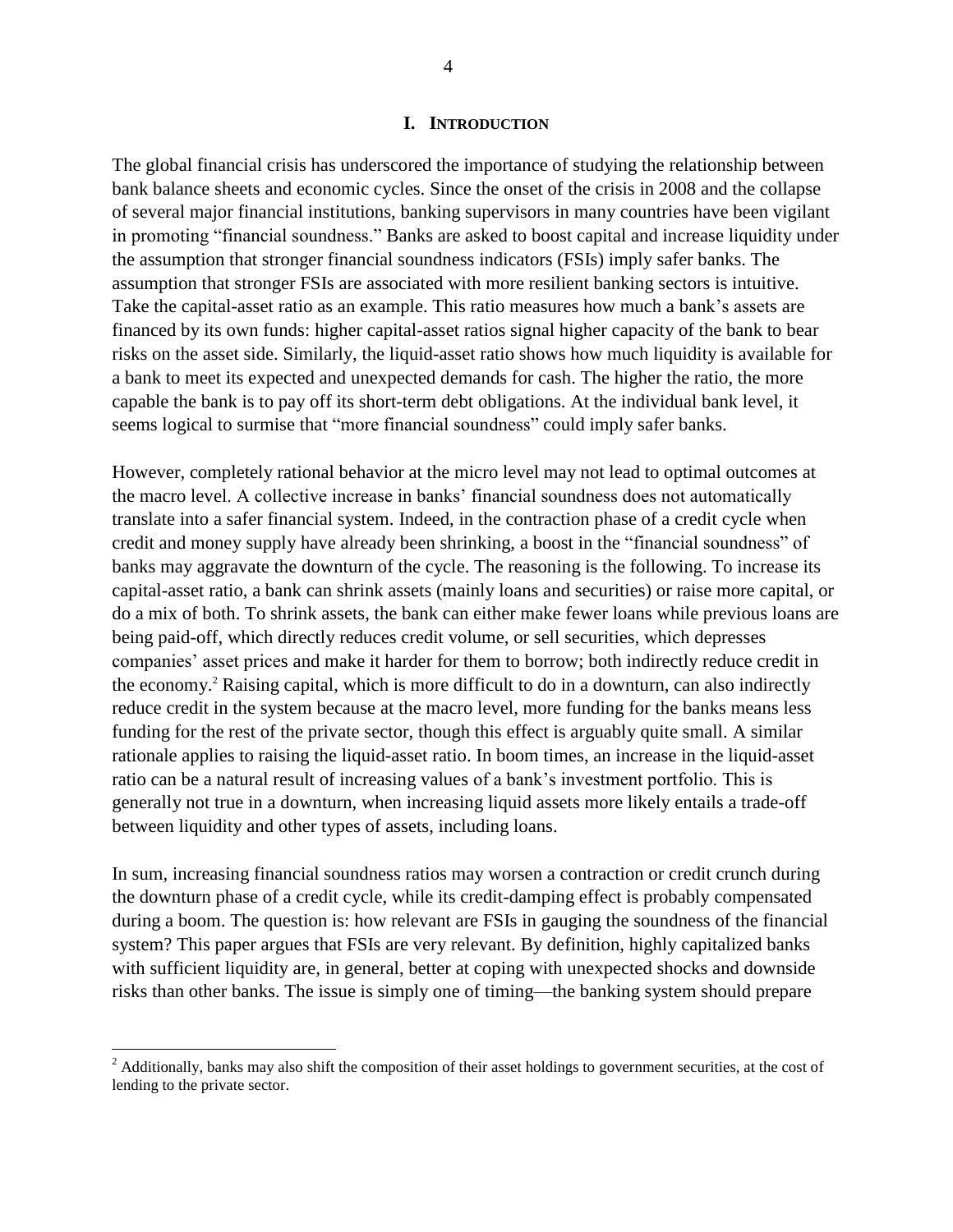itself against future shocks and raise its financial soundness levels during good times, instead of scrambling to become "safer" when things go south.

In this paper, we investigate whether this argument has an empirical basis. We found that during the downside of a credit cycle, the higher the increase in capital-asset ratio and liquid-asset ratio are, the larger the magnitude of credit shrinkage is. On the other hand, when banks have larger capital and liquidity at the onset of a downturn, the credit contraction turns out to be either shorter or more moderate.

We also look at the cyclical impact of changes in the ratio of net open position (NOP) in foreign exchange to total capital (NOP-capital ratio). The possible impact is two-fold. First, the banks whose foreign assets match foreign liabilities (low NOP) have lower exposure to foreign exchange risks, which may provide additional stability especially during a downturn. Moreover, since foreign liabilities are more volatile than domestic liabilities due to exchange rate movements, countries with large negative open positions (net open liabilities) may be more susceptible to capital flight when a downturn hits and thus may have more turbulent cycles. We found downturns that start with higher NOP-capital ratio and lower absolute value of NOPcapital ratio are milder in terms of amplitude/slope, and upturns that start with higher NOP last longer and are less abrupt.

The theoretical basis for some of our results can be found in the current literature on the cyclicality of bank capital requirements. Covas and Fujita (2009), for example, use a general equilibrium model to show that output is more volatile, and household welfare is reduced, when capital requirements are procyclical. N'Diaye (2009) argues that countercyclical prudential regulations can help reduce output fluctuations and reduce the risk of financial instability. Resende, Dib, Lalonde, and Perevalov (2011) show that countercyclical capital requirements have a significant stabilizing effect on key macroeconomic variables, and mostly after financial shocks.

Our analysis also draws on the empirical literature on banking indicators and their relationship with economic cycles. Cihak & Schaeck (2010), for example, analyzed the performance of certain financial stability indicators in detecting imminent banking crises and found that the use of FSIs as leading indicators are limited.<sup>3</sup> Babihuga (2007) assessed the relationship between selected annual FSIs and macroeconomic indicators for 96 countries during 1998–2005,<sup>4</sup> and found that FSIs fluctuate considerably with both business cycles and interest rates. Quagliariello (2003) and Bikker and Metzemakers (2002) looked at country case studies on the determinants of FSIs and found the determinants of FSIs include macroeconomic factor as well as bank specific factor.

 3 For example, Kaminsky, Lizondo, & Reinhart (1998); Hardy & Pazarbasioglu (1998).

 $4 \text{ In Babihuga (2007)}$ , the quarterly FSIs used are capital to assets, regulatory capital to risk-weighted assets, nonperforming loans, return on assets, and return on equity.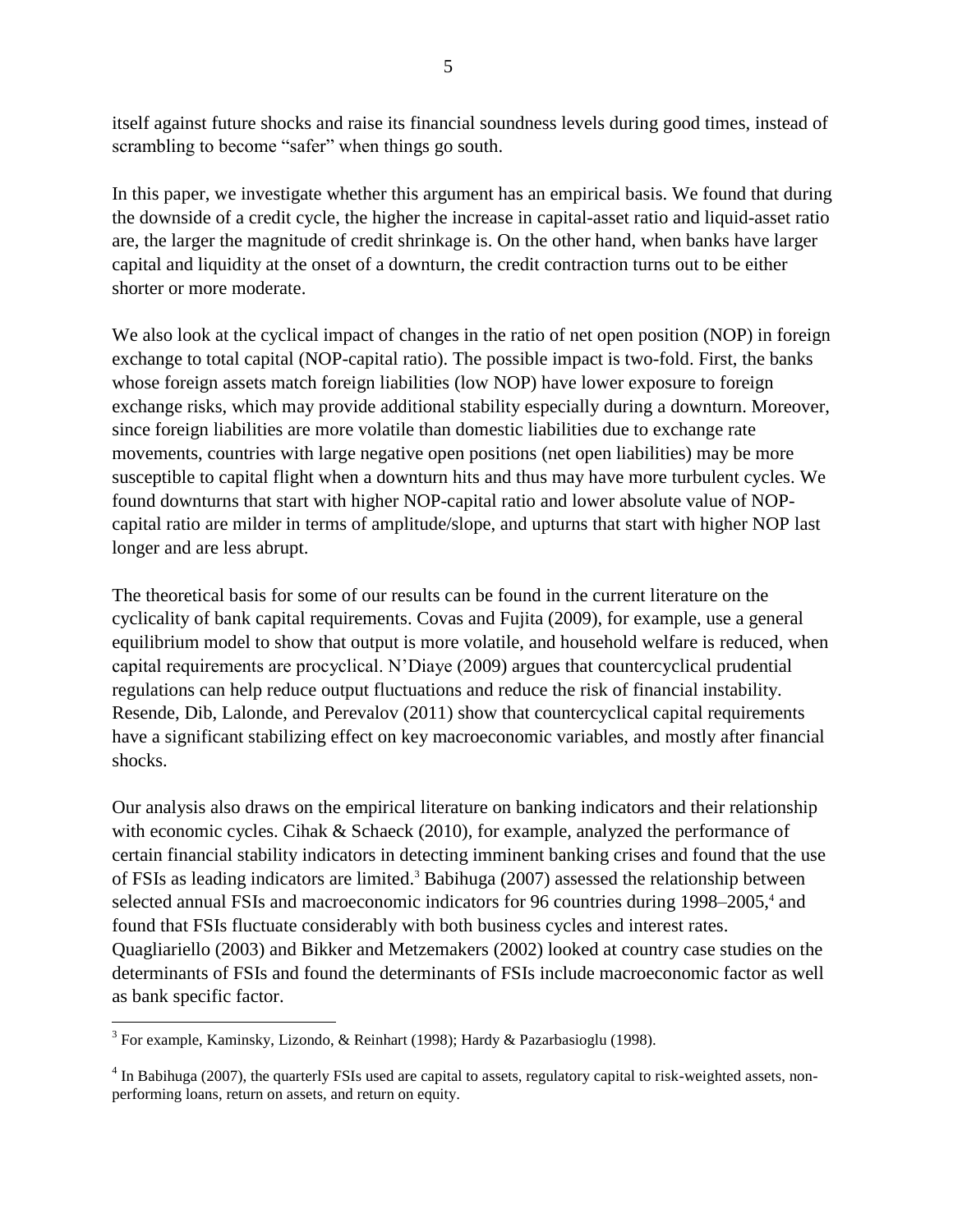Our paper attempts to empirically assess how FSIs are associated with financial cycles. We calculate monthly FSIs using the Monetary and Financial Statistics database of the IMF; consequently, our FSI data are of much higher frequency than recent research. We define the financial cycle as the cycles of bank credit to the private sector, and use the Bry–Boschan Quarterly (BBQ) algorithm advocated by Harding and Pagan (2002) to identify cyclical phases (see Section II.B).

Other papers have also used this method to quantify credit/business cycles, such as Claessens et al. (2011) and Drehmann et al (2012). Claessens et al. (2011) identified 473 credit cycles from 21 countries during 1960–2007. In their data, the durations of downturns are usually five to seven quarters, while upturns are much longer. A typical credit cycle including both upturn and downturn features about a four percent change in credit. Drehmann et al (2012) identified financial cycles for seven countries over 1960–2011, focusing on what they called "short-term cycles" (one to eight years) and "medium-term cycles" (eight to 30 years), also finding that duration tends to be shorter for contraction phases.

The paper is organized as follows. Section II introduces the dataset and the calculation of FSIs and credit cycle variables. Section III uses a panel VAR model to investigate how the changes in FSIs move with credit growth over the contraction and expansion phases of credit cycles. Section IV looks at the relationship between FSIs and the characteristics of credit cycles in terms of amplitude, duration, and slope. Section V presents some conclusions.

#### **II. DATA**

#### **A. Data on FSIs**

Our analysis draws on data from the *Monetary Financial Statistics (MFS)* collected by the IMF to calculate FSIs. Under the *MFS* the IMF introduced Standardized Report Forms (SRFs), which are designed for countries to report balance-sheet data for their depository corporations, insurance corporations, pension funds, and other types of financial corporations.<sup>5</sup> Currently, 127 economies report SRF-type data to the IMF.<sup>6</sup> We calculate three monthly FSIs from the SRF data over the period January 2002–March 2012—we refer to these as SRF-FSIs—capital-asset ratios, liquid-asset ratios, and NOP-capital ratios. Summary statistics for these three SRF FSIs are shown in Table 1, based on 118 economies for capital-asset ratios, 116 economies for liquidasset ratios, and 109 economies for NOP-capital ratios. These SRF-FSIs have their counterparts in the IMF's FSIs database, but are lower frequency and cover fewer countries than our SRF-FSIs. The IMF-FSI database was established together with the international community, with the aim of supporting macroprudential analysis and assessing strengths and vulnerabilities of

<sup>&</sup>lt;sup>5</sup> The methodology of the *MFS* and SRFs follows IMF (2000).

<sup>6</sup> Aggregate SRF-Type data are published in the *International Financial Statistics.*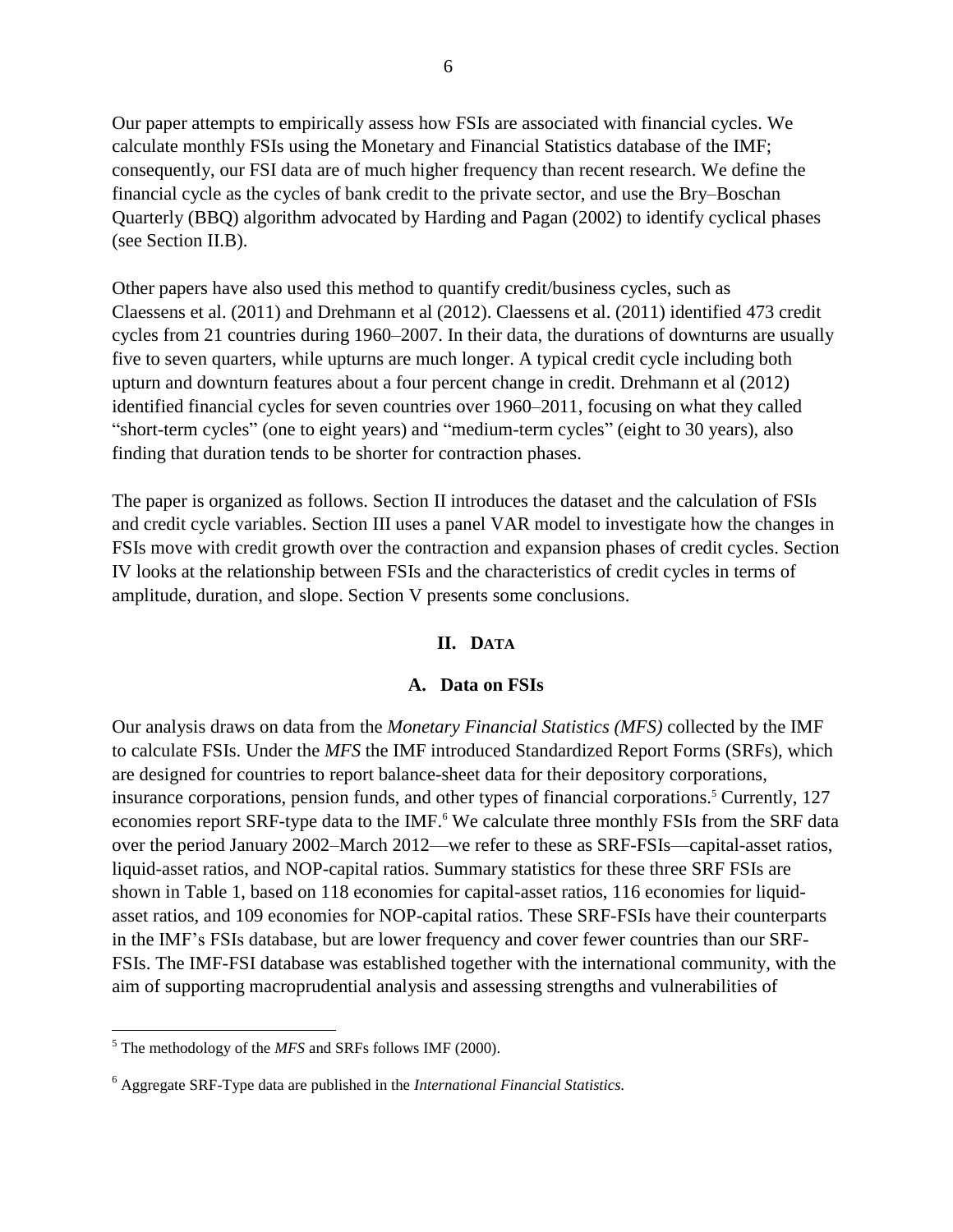financial systems.<sup>7</sup> Currently 80 economies report FSIs to the IMF database with varying time periods and breaks in the data, which make them difficult to use for regression analysis.

A closer look at the SRF-FSIs:

 $\overline{a}$ 

- Capital–asset ratio: This is the ratio of banks' total capital to total assets which are not risk-weighted, and it measures capital adequacy of the deposit-taking sector. In certain situations, adverse trends in this ratio may signal increased exposure to risk and possible capital adequacy problems. Knowing this, banks may have the incentive to increase this ratio during crisis periods when systemic uncertainties may also be increasing.
- Liquid–asset ratio: This ratio is calculated as liquidity to total assets, indicating how much liquidity is available to meet potential demands for cash. Liquidity here includes cash and deposits, as well as short-term Treasury bills issued by governments. Under uncertainty (bad times), this ratio could increase due to banks' incentive to prepare for adverse shocks, provided that banks are not under constrained in their liquidities. In contrast, in good times, the ratio would decline because the opportunity cost of holding liquid assets is higher, but it could also increase as a result of banks' better financial performance.
- Net open position (NOP)-capital ratio: This is the ratio of deposit takers' net open position in foreign exchange to total capital. Net open position in foreign exchange is calculated by summing the foreign currency positions, including net position on foreign currency debt instruments, foreign exchange denominated equity assets, and other foreign exchange exposure. This ratio indicates deposit takers' exposure to exchange rate risks compared with capital. It measures the mismatch of foreign currency net positions to assess the potential vulnerability of deposit takers' capital position to exchange rate movements.

Figure 1 plots the trends in FSIs for selected advanced, periphery, and emerging European countries around the recent crisis. Regarding capital-asset ratios, as shown in Figure 1, panels 1 and 2, the ratios for both advanced and periphery Europe had been relatively stable or in decline during the boom years prior to 2008, but in some countries the ratio has increased since the onset of the crisis. In comparison, Figure 1, panel 3 shows there is less of a significant pattern for this ratio relating to the crisis in emerging Europe countries. Regarding liquid-asset ratios, Figure 1, panel 4 and 5 show that while the ratio for advance Europe (except Belgium and the Netherlands) was relatively stable, the ratio for periphery European countries was generally on decreasing trends during the pre-crisis period, and has started to recover after the crisis. In particular, Spanish banks had been active in alternative investments and shown larger decreases

<sup>7</sup> More detailed information on the FSI database is found in *Compilation Guide on Financial Soundness Indicators*, IMF, or fsi.imf.org.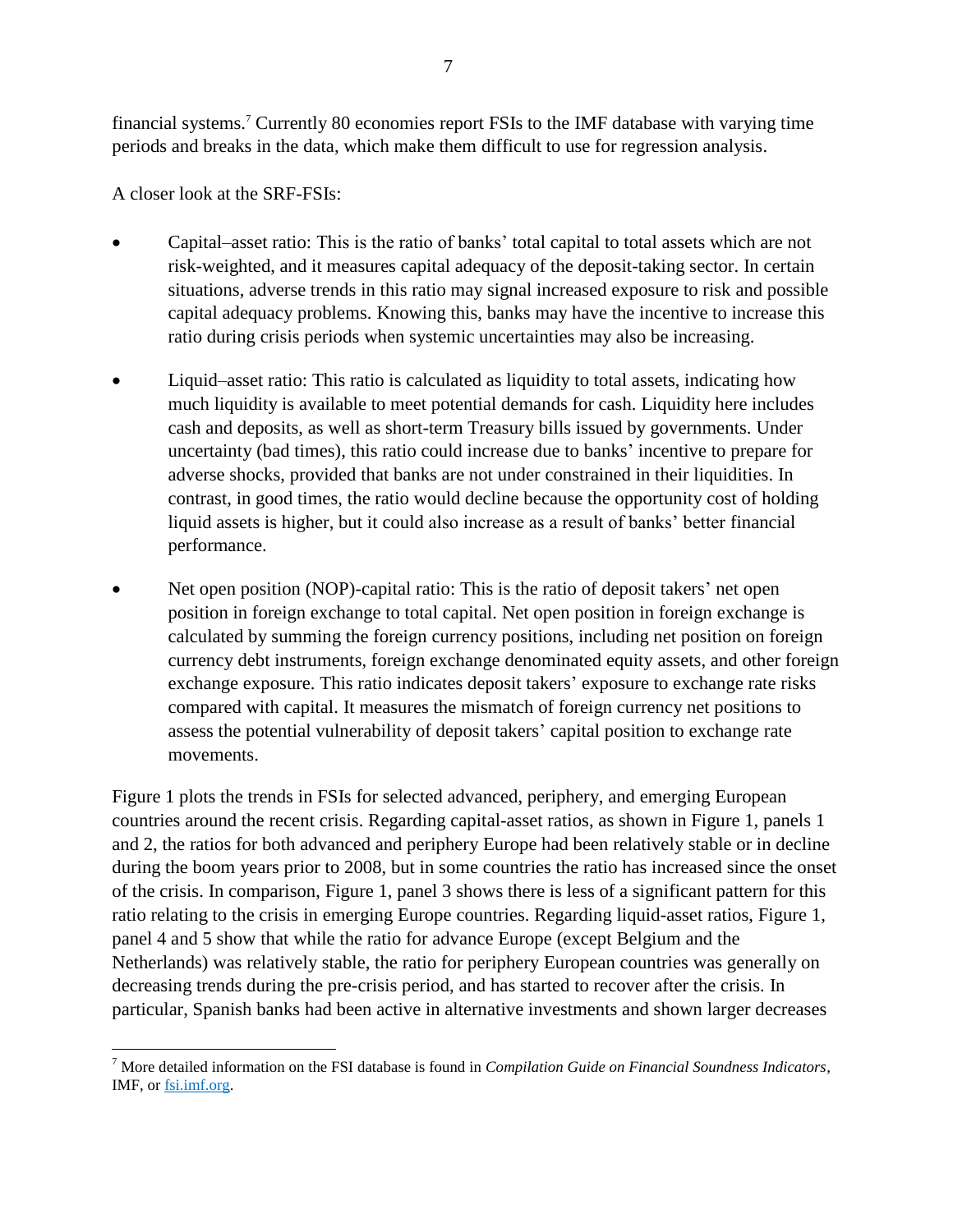in this ratio during the pre-crisis period. The ratios for emerging Europe tended to decline until 2008–2009 and started to recover in some countries (Figure 1, panel 6). Regarding NOP-capital ratios, Figure 1, panels 7 and 8 show that this ratio has declined since the crisis for some of the countries in both advanced and periphery Europe. One reason can be that during the crisis, banks are pressured to strengthen their capital position while reducing foreign exchange exposure, leading to overall decreases in this ratio. The trend for emerging Europe is more diverse. (Figure 1, panel 9).



# **Figure 1. Development of FSIs for Selected European Countries, 2005–2011 (January 2005=100)**



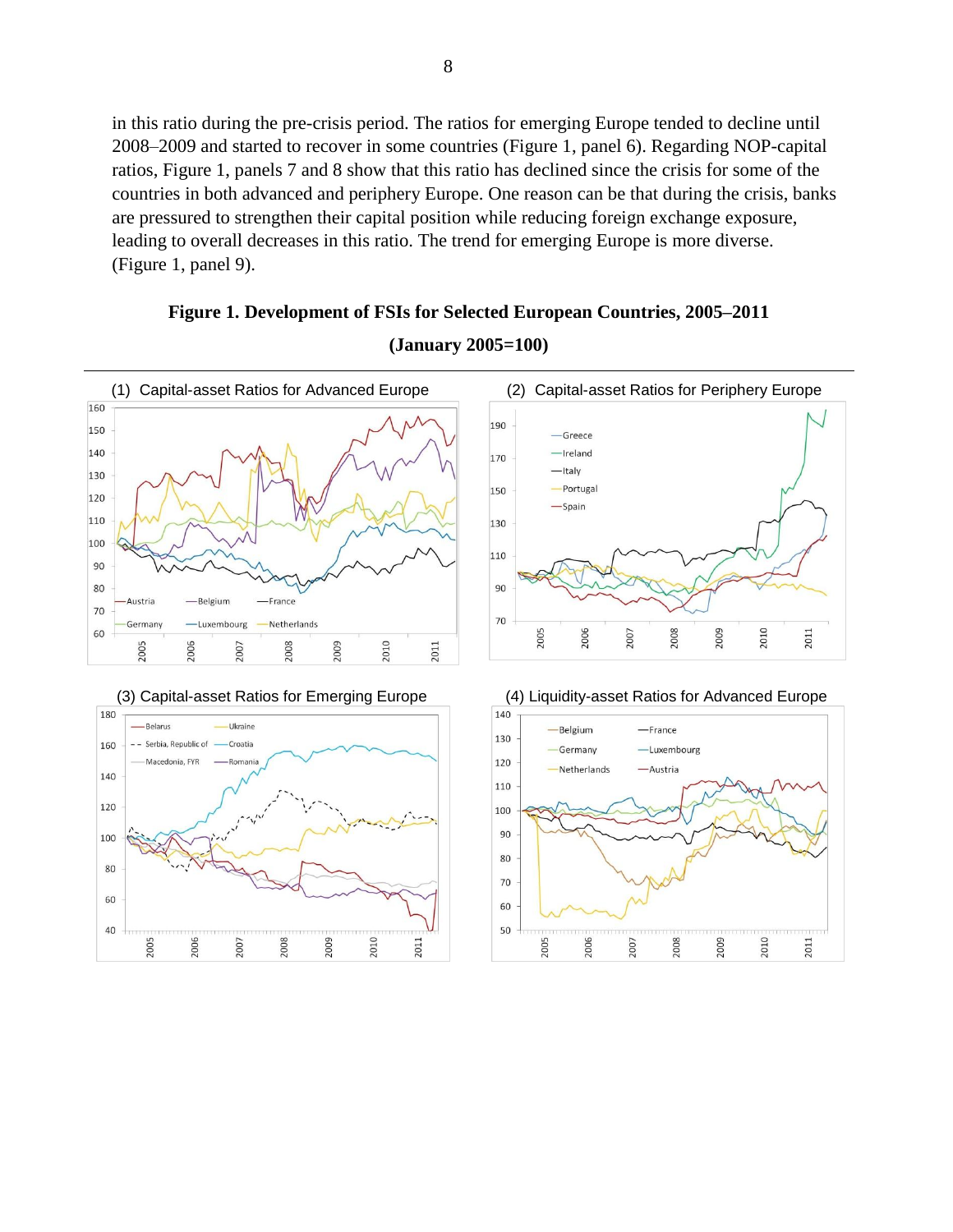



(7) NOP-capital Ratios for Advanced Europe



(9) NOP-capital Ratios for Emerging Europe



Sources: IMF data reported in Standardized Report Forms (SRFs).

170 -Belarus **Ukraine** 150 Macedonia, FYR -Croatia -- Serbia Romania 130 110 90 70 50 30 2005 2006 2007 2008 2009 2010 2011



(8) NOP-capital Ratios for Periphery Europe

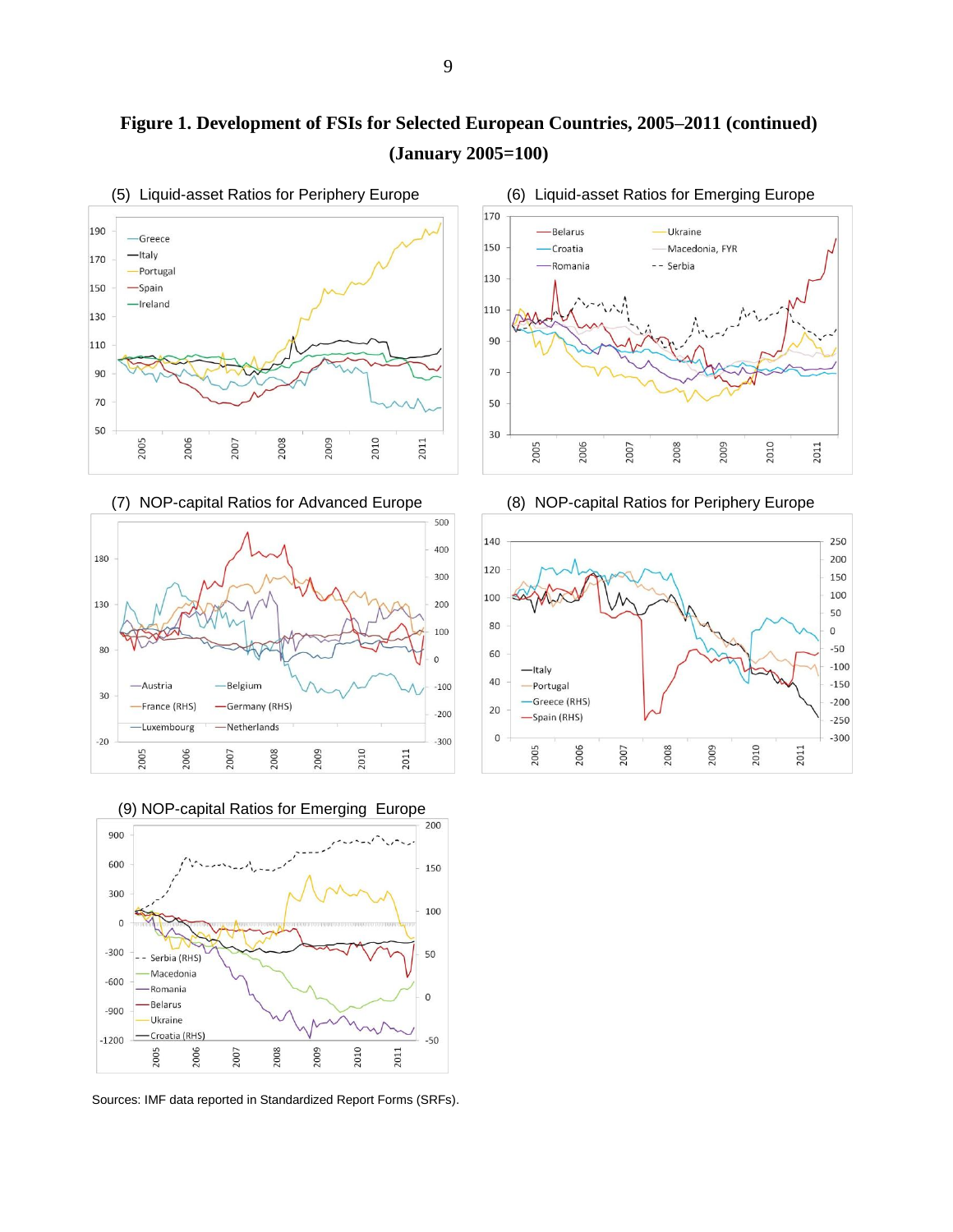We next compare SRF-FSIs with IMF-FSIs. However, due to limited data availability of IMF-FSIs and differences in frequency, comparing the two series is not straightforward.<sup>8</sup> To do a fair comparison, we extrapolated the quarterly IMF-FSI data to monthly frequency, starting in 2009/Q1. We then ran fixed-effect panel regressions of the SRF-FSIs on the extrapolated IMF-FSIs. As the results in Table 2 show, the correlations between the two series are positive and significant for the capital-asset ratio and liquid-asset ratio, with  $R^2$  of 0.53 and 0.19 respectively. The estimated coefficient for the NOP-capital ratio is positive but insignificant, and the  $R^2$  of the regression is very small.

A reason why these two series may not move together could stem from the methodological differences between *MFS* data and IMF-FSIs, including i) consolidation basis, ii) intragroup consolidation adjustment, and iii) recording of total assets. First, the *MFS* data are compiled mostly on domestic consolidation basis, and includes the data of resident deposit takers along with their branches and subsidiaries that are resident in the domestic economy. The *MFS* framework does not include the data of the branches and subsidiaries of a resident deposit taker that are located abroad, but does include the branches and subsidiaries of a foreign bank that are located domestically. On the other hand, for IMF-FSIs, the consolidation basis is not homogeneous and differs from country to country, with many countries choosing to include foreign subsidiaries of their banks in the calculation. <sup>9</sup> Although *MFS*'s consolidation basis may not reflect the risk exposed to a domestic bank's foreign subsidiaries and branches, for the purpose of this paper, it is mostly adequate, as we are interested in the deposit taking entities that are likely to be active and influential in a country's domestic credit market, regardless of their origins. Second, regarding intragroup consolidation adjustments, all intragroup consolidation adjustments for positions are carried out for the IMF-FSIs, but in the *MFS*, no intragroup adjustments are made for balance sheet positions, except those between parents and branches. Third, as for recording of assets, total assets are net of specific provisions for IMF-FSIs, while those in *MFS* are recorded on a gross basis (provisions for losses on impaired assets are not netted out).

#### **B. Calculating Financial Cycles**

Harding and Pagan (2002) introduced a method to identify turning points in a logarithmic time series. We use their method and apply it to the monthly private sector credit volume data to define the peaks, troughs, and related phases of the financial cycle. The idea is that the local maximum and local minimum points of the credit volume are identified as the peaks and troughs of the series. The turning points and the phases have to satisfy certain criteria. In our case, the turning points need to be the local maxima/minima over a time window that is at least 10 months

<sup>&</sup>lt;sup>8</sup> While the SRF-based data are available from 2001 for many economies, most of the IMF-FSIs have been reported for only the last several years.

 $9 \text{ IMF } (2006)$  encourages the compilation of FSIs using cross border data that will duly reflect the impact of foreign branches of local deposit takers.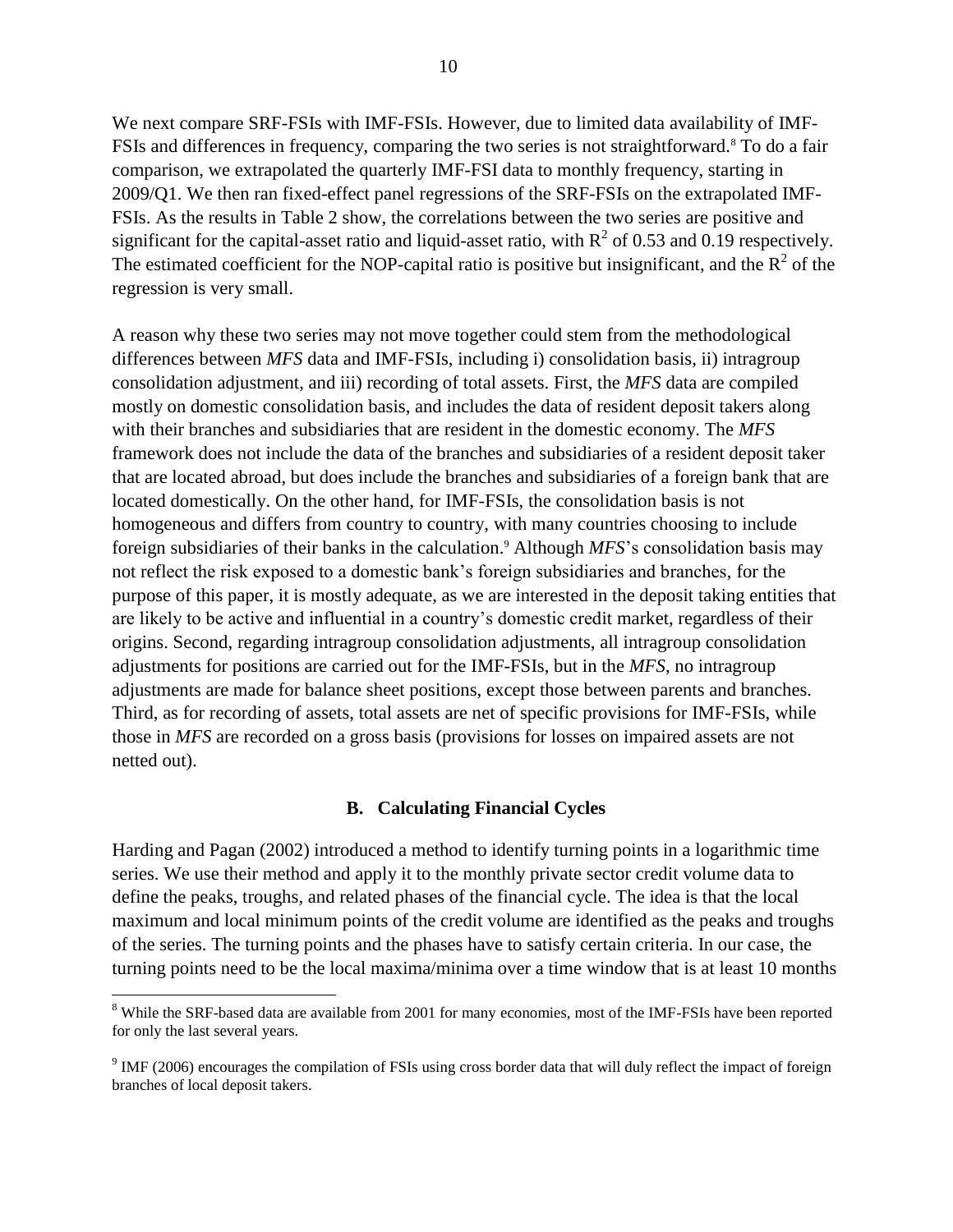long, and a phase of a cycle must be longer than five months. More specifically, a peak is identified at time t if

 $y_{t-5},...,y_{t-1} < y_t > y_{t+1},...,y_{t+5}$ 

and a trough is reached at time t if

 $\overline{a}$ 

$$
y_{t-5},...y_{t-1} > y_t < y_{t+1},...y_{t+5}
$$

where  $y_t$  is the logarithm of credit volume at a monthly frequency.<sup>10</sup> The time between a trough and the next peak is called the expansion phase of a cycle, and the time between a peak and the next trough is the contraction phase. As the credit volume is upward trending over the long run for most countries, we also HP-filtered the time series of  $y_t$  and calculated the turning points and phases of the cyclical components of the filtered series. We call the cycle identified from the filtered series "credit growth cycle," as opposed to the "credit cycle" identified from  $y_t$  itself. To distinguish from the phases of the latter, we call the upturns and downturns of the credit growth cycle "surges" and "slowdowns." Section IV below includes summary statistics of the durations, amplitudes, and slopes of these cycle phases.

#### **III. SRF-FSIS AND CREDIT GROWTH**

In this section we look at the response of credit growth to changes in SRF-FSIs, capital-asset ratio, liquid-asset ratio, and NOP-capital ratio, over different phases of the credit cycle. Simply regressing credit growth on changes in these FSIs is problematic, as the latter are not exogenous.<sup>11</sup> Therefore, we use a panel-data vector autoregression approach in the estimation. This method allows all variables in the system to be endogenous, while taking into account cross-sectional heterogeneity across countries. The first order VAR model is as follows:

$$
Z_{it} = \Pi_0 + \Pi_1 Z_{it-1} + f_i + E_t \tag{1}
$$

where  $Z_t$  is the vector  $Z_{it} = \Pi_0 + \Pi_1 Z_{it-1} + f_i + E_t$  (1)<br>{ $\Delta r$ ,  $\Delta ex$ , *GROWCREDIT*, *GROWCAP*, *GROWLIQUID*, *GROWNOP*}. *GROWCREDIT* is the year-on-year credit growth rate. *GROWCAP*, *GROWLIQUID*, and *GROWNOP* are the growth rates of capital-asset ratio, liquid-asset ratio, and NOP-capital ratio, respectively. ∆r and ∆ex are the year-on-year change of average real lending rate and exchange

 $10$  To smooth out the (extreme) short-term fluctuations and noises in the credit volume, we aggregated the monthly data into quarterly for each month. i.e., let  $Y_t$  be the monthly credit volume at time t; the series we used for cycle identification is  $y_t = \ln(Y_t + Y_{t-1} + Y_{t-2})$ .

 $<sup>11</sup>$  The FSIs we analyze in this paper are created from information of deposit takers' balance sheet, and thus the FSIs</sup> are impacted by credit conditions and macroeconomic fundamentals. For example, capital-asset can be high in the downturn because there is little lending opportunities. Other types of FSIs—for example, those on household sectors or housing markets—could be more exogenous factors.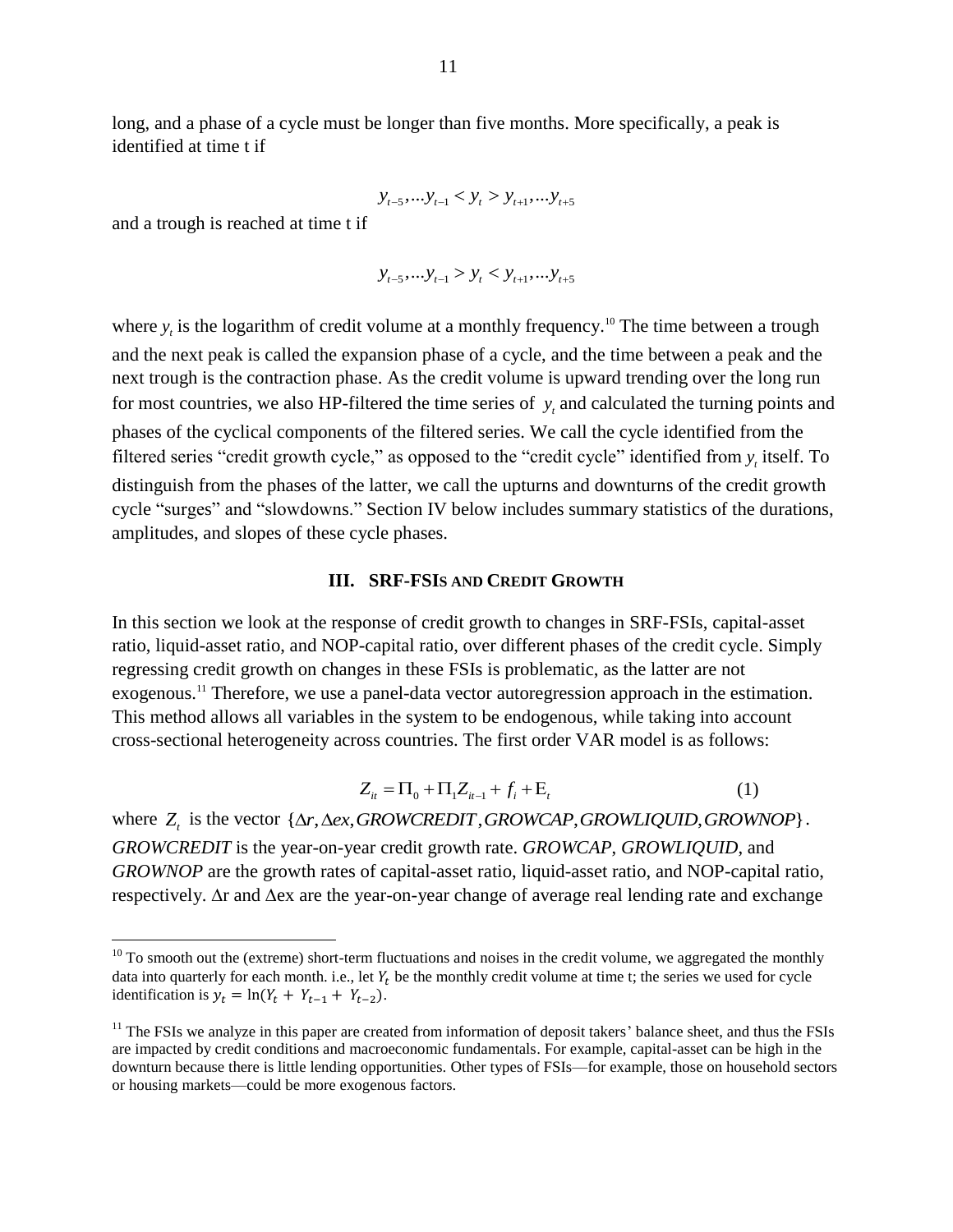rate.  $f_i$  is the country fixed effect and  $E_t$  is the vector of error terms, with each component assumed to be i.i.d.

Because the shocks are orthogonalized, the impulse response function of credit growth to the changes in SRF-FSIs isolates the effect of the latter on credit growth, keeping other factors constant. Notice that the different variables in the vector are not entirely "equal," in the sense that the variables placed earlier in the vector affect the following variables both contemporaneously and with a lag, while the variables placed later only affect the previous variables with a lag. Therefore our specification assumes, for example, that current shocks in credit growth affect the current and one-period-ahead capital-asset ratio, but shocks in the growth of capital-asset ratio only affect credit growth with a lag. This is a reasonable assumption because an increase in credit implies expanded total assets, other things equal; and that mechanically translates into a lower capital-asset ratio that has total assets as the denominator. In contrast, changes in credit growth as a result of shifts in the capital-asset ratio likely involves portfolio adjustments which takes time to happen. We also assume that interest rate growth and inflation are the most exogenous variables in the system, as they are determined by various macroeconomic factors outside of the banks.

Our goal in the empirical analysis is to compare the response of credit growth to changes in SRF-FSIs during the downturn to the response during the upturn. The hypothesis is that during the downturn, improving SRF-FSI ratios in an attempt to boost soundness of the banking system tends to "crowd out" credit and makes the contraction phase of the financial cycle even worse; while during a boom, there is much less of a trade-off between strengthening SRF-FSIs and increasing credit. That is, the latter should not be much affected by the former. We split the sample into two, the contraction phases and the expansion phases, according to the methodology documented in Section II. B and estimate equation (1) for the two subsamples.

We want to allow for country heterogeneity in the regression, as the levels of credit growth in different countries are quite diverse due to reasons not captured in the model. We accomplish this by introducing fixed effects in the regression. However, the fixed effects produced by taking the mean out of a variable, as commonly practiced, are correlated with lagged autoregressive variables and would produce biased estimates. To solve this problem, we use the so-called "Helmert procedure", which only takes out the mean of all future observations of a variable to product the fixed effect.<sup>12</sup>

Table 3a and 3b report the estimation results of equation (1) for the downturn and upturn subsamples, respectively. The results show that credit growth responds negatively to an increase in the capital-asset and liquid-asset ratios over the downturn. In contrast, over the boom period,

<sup>&</sup>lt;sup>12</sup> The computer program for this procedure and for the panel VAR estimation model is written by Inessa Love (Love & Zicchino, 2006).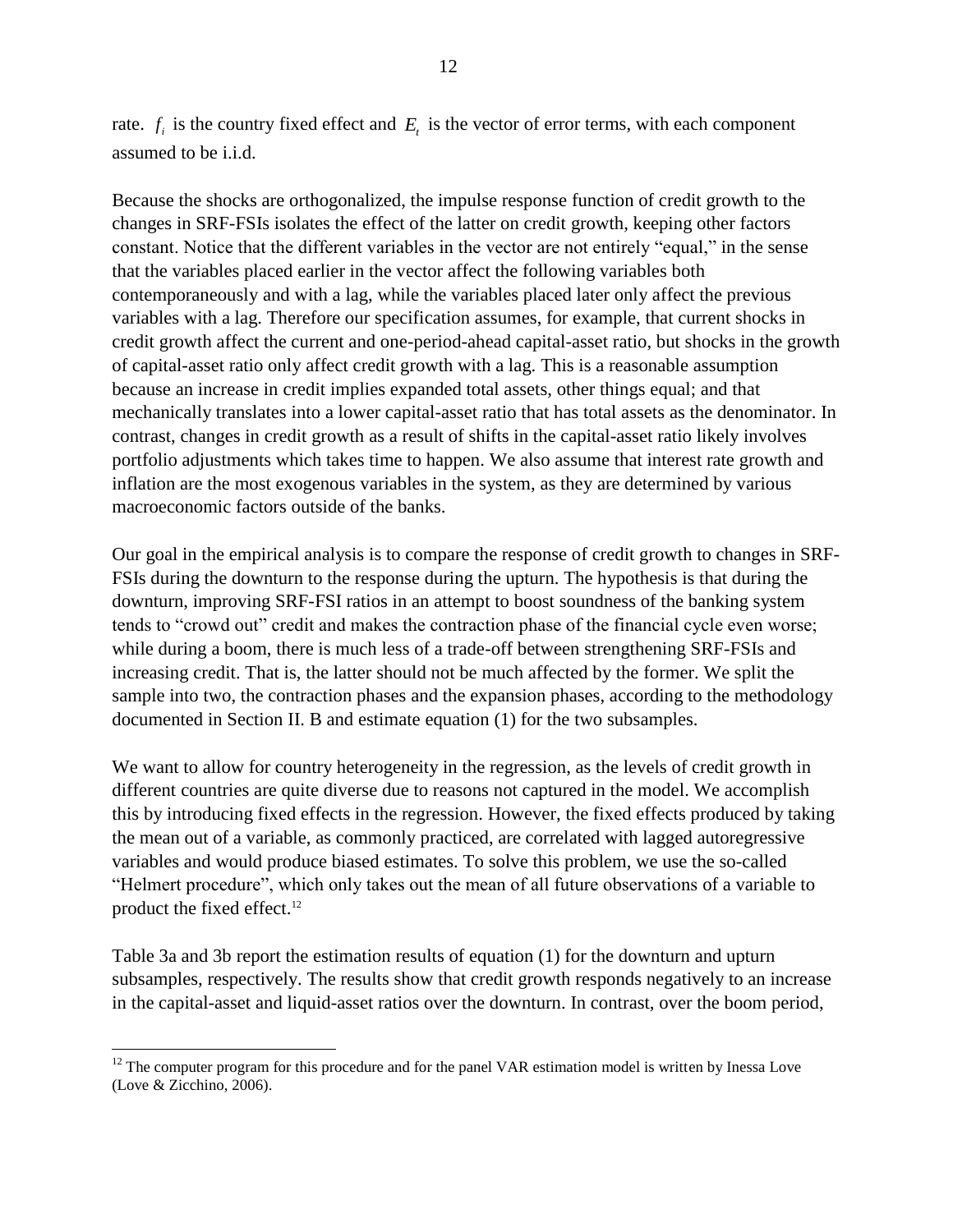credit responds positively to increases in the liquid-asset ratio, as well as increases in the capitalasset ratio, though the estimate for the latter is not significant. The result confirms our hypothesis: in boom times the improvement in financial soundness ratios can be the natural derivative of the favorable financial performance of banks instead of the outcome of deliberate efforts to strengthen "soundness;" and the greater availability of liquidity and capital subsequently gives the banks more space to extend credit. During the contraction phase of the credit cycle, improvements in the financial soundness ratios are more likely to come at the cost of further credit reduction. Change in the NOP-capital ratio is insignificant in the estimation for both downturns and upturns. Figure 2 reports the impulse response of credit growth to shocks in growth in capital-asset ratio, liquid-asset ratio, and net open position-capital ratio in the two subsamples. The impulse response functions present very similar patterns as the regression results.



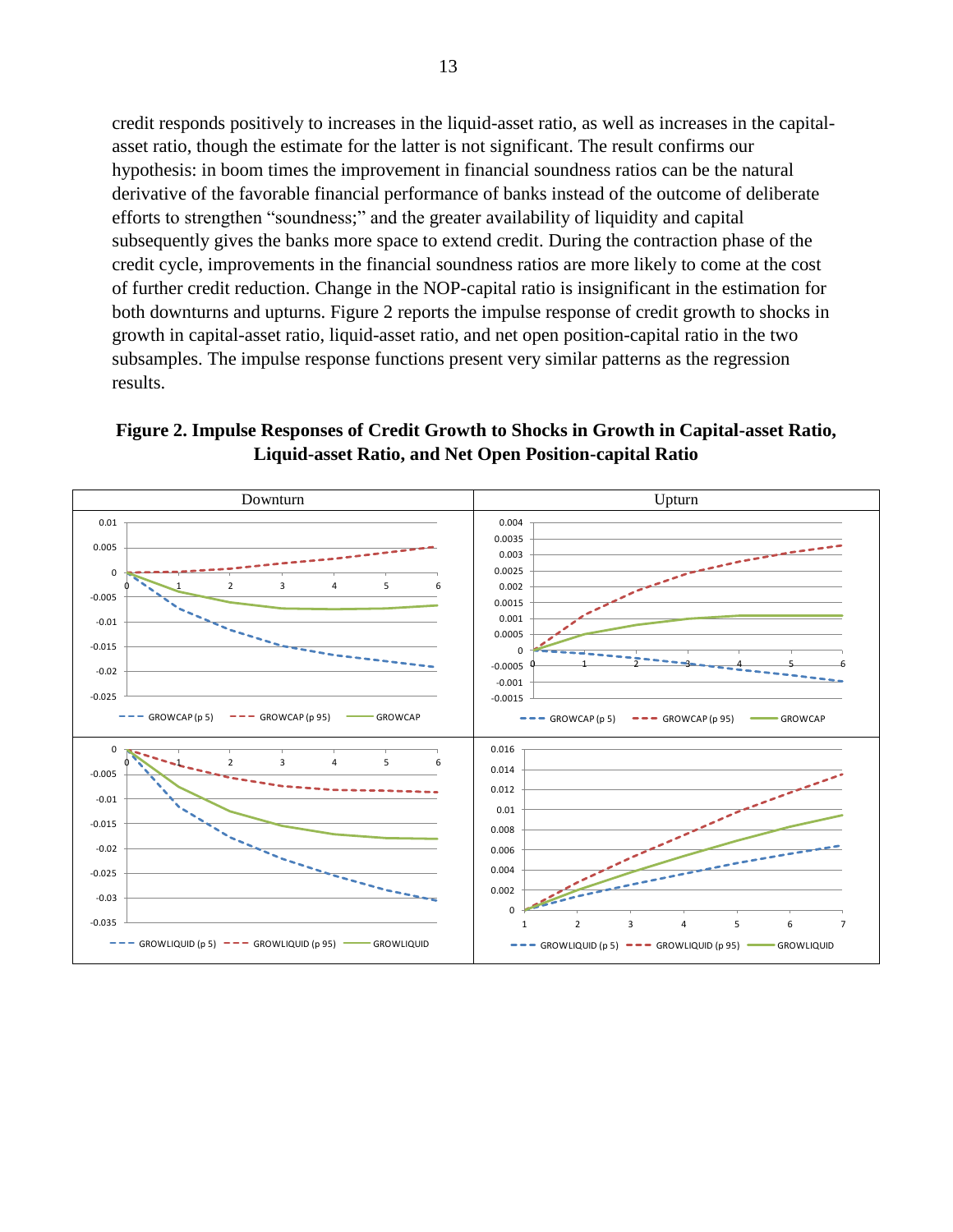

 $\overline{---}$  GROWNOP (p 5)  $\overline{---}$  GROWNOP (p 95)  $\overline{---}$  GROWNOP (p 95)

### **Figure 2. Impulse Responses of Credit Growth to Shocks in Growth in Capital-asset Ratio, Liquid-asset Ratio, and Net Open Position-capital Ratio (continued)**

Table 4 reports the variance decomposition for credit growth. It indicates the proportions of variation in credit growth that are explained by shocks to the variables in the system. The table reports the effect of shocks over a 10 month time horizon. The results show, consistent with the regression results, that among the three SRF-FSIs in the system the liquid-asset ratio has the largest influence on credit growth, explaining about 10 percent of the variations in the latter during the downturn and eight percent during the upturn. The capital-asset ratio has a larger effect on credit growth during the downturn, explaining about two percent of the variance, than in the upturn. Finally, changes in the NOP-capital ratio have very little effect on credit.

 $\overline{---}$  GROWNOP (p 5)  $\overline{---}$  GROWNOP (p 95)  $\overline{---}$  GROWNOP (p 95)

To summarize, the panel VAR estimates and impulse-response functions indicate that increases in the capital-asset ratio and liquid-asset ratios lead to slower credit growth during contraction phases of credit cycles when credit is already declining; in contrast, during a credit boom, increases in the liquid-asset ratio is associated with even faster growth in credit, while changes in the capital-asset ratio do not have much of an effect on credit. These patterns are consistent with our hypothesis—during the downturn, to raise financial soundness banks have to further sacrifice lending, as liquidity is short and capital is hard to come by. In the upturn, such tradeoffs are not apparently a binding constraint.

Our results do suggest that policymakers should be cautious about the risk that the policies aiming to enhance banking system's soundness during downturn—a credit crunch or economic contraction—could bring unintended consequences such as decrease in credit growth or larger volatility of the financial cycle. On the other hand, the results do not imply that policymakers should discount FSIs as a tool to maintain the stability of financial system. As the next section attempts to show, favorable (or stronger) FSIs are indeed related to more stable credit cycles.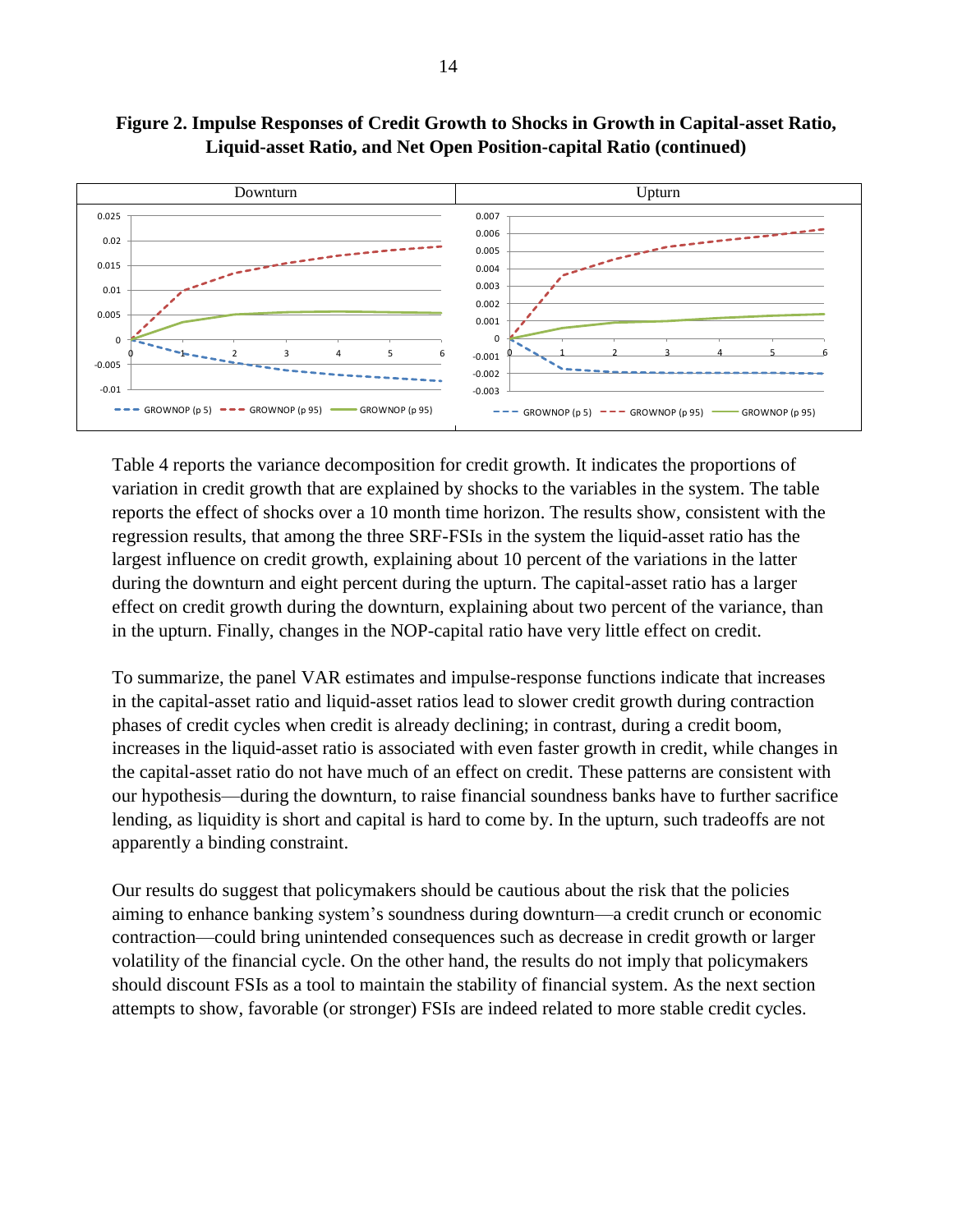#### **IV. SRF-FSIS AND THE CHARACTERISTICS OF FINANCIAL CYCLES**

In this section, we investigate the relationship between SRF-FSIs and the magnitude of financial cycles. We use three variables to characterize cyclical phases—amplitude, duration, and slope.<sup>13</sup> The amplitude of an upturn or downturn is the absolute vertical distance between the highest point (peak) and the lowest point (trough) of the phase. The duration of a phase is the time between one turning point and the next turning point. The slope of a phase, which measures the "sharpness" of cyclical changes, is equal to amplitude/duration. Figure 3 presents a graphic example of the definitions of these cyclical characteristics for the downturn phase.

#### **Figure 3. Amplitude, Duration, and Slope of a Downturn**



Table 5 presents summary statistics of cycle characteristics for both a normal credit cycle and a credit growth cycle (see Section II.B). On average, upturns are three times longer and larger than downturns, making the average slopes of the two phases about the same. On the other hand, when the trend element is taken out, the cyclical ups and downs are quite symmetrical, with slowdowns and surges in the growth cycle about equal in their average duration, amplitude and slope.

Although the existing literature that explores the possibility of using FSIs as early warning indicators of crisis/downturn achieved various degree of success, this approach of studying FSIs may be missing some factors. For example, FSIs are affected as much by the deliberate strategies of regulators and banks as by cyclical forces. It is true that they do have cyclical patterns. But trying to use them as indicators to predict future downturns largely assumes passivity on the banks' and regulators' part and neglects the real usefulness of FSIs, that is, as an active tool to maintain the financial system's stability. We take the occurrence of financial cycles as determined by complicated macroeconomic factors that are largely outside the control of banks and regulators. Abundant capital and liquidity of banks are not going to eliminate downturns. But

<sup>&</sup>lt;sup>13</sup> See Harding and Pagan (2002).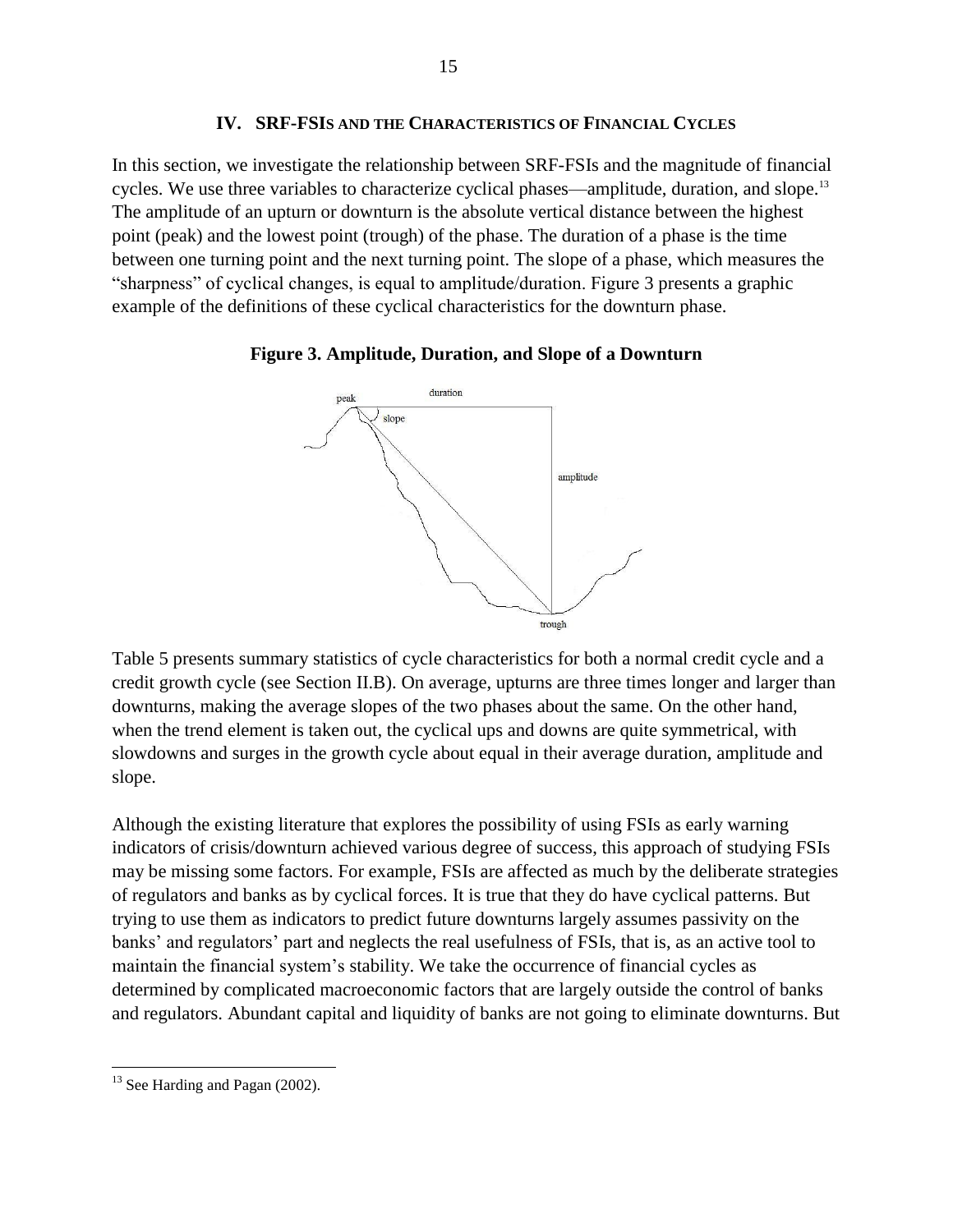they make the banks better prepared when the downturn hits and thus on the macro level, may serve to reduce the severity and volatility of credit cycles.

Therefore, our goal in this section is to investigate whether stronger SRF-FSIs prior to a cyclical phase have an effect on the characteristics of the phase. Specifically, we regress the characteristics of cyclical phases, including duration, amplitude, and slope, on the levels of SRF-FSIs—capital-asset ratio, liquid-asset ratio, NOP-capital ratio or the absolute value of the NOPcapital ratio—at the onset of the phase, plus control variables (price, interest rate, and exchange rate levels, also at the beginning of the phase) and country fixed effects.

We use the Weibull function to approximate the duration of downturns and upturns in studying the relationship between cycle duration and the FSIs. The estimation results of the Weibull duration model with country fixed effects are presented in Table 6. The parameter p signals the extent of duration dependence. Here the results indicate positive duration dependence in the duration of cycle phases  $(p>1)$ , i.e., the longer a phase has lasted, the more likely it is to end.

The first two columns of Table 6 show that a higher liquid-asset ratio at the beginning of the downturn is associated with shorter downturn durations. This is also true for the slowdown phase of the growth cycle, as column 5 and 6 of the table show. On the other hand, neither capital-asset ratio nor NOP-capital ratio has any significant impact on the duration of downturns. Turning to the upturns and surges, higher liquid-asset ratio, capital-asset ratio and NOP-capital ratio lead to longer upturns and surges (column 3 and 7). Finally, the absolute value of the NOP-capital ratio is insignificant in any of the duration regressions.

A second cycle characteristics we are interested in is the amplitude of phases, which represents the magnitude of the increase/decrease of credits over a phase. Table 7 presents the results of fixed effect regressions of cycle amplitudes on the levels of the SRF-FSIs at the beginnings of the phases. Higher liquid-asset ratio reduces the amplitudes of downturns and slowdowns. Same thing can be said for higher capital-asset ratio, the coefficient of which is mostly negative and significant in the downturn regressions. Higher NOP-capital ratio is also associated with lower amplitudes of the downturns and slowdowns. This shows that reducing the risk from foreign liability exposure helps reducing the amplitude of the downturn. Reducing the foreign exchange risk seems to have a similar effect, as the absolute value of NOP-capital ratio enters the downturn regression with a positive and significant sign. But this latter effect is likely to be weaker, as the sign of absNOP is negative in the regression for the slowdown phase. For the upside of the cycles, none of the FSIs seems to have much of an effect on the amplitude, as the estimated SRF-FSI coefficients are all insignificant in the regressions for upturn and surge phases.

Table 8 presents estimation results for the regressions of slopes of cycle phases on SRF-FSIs. As mentioned, the slope of a phase indicates the "sharpness" of the cyclical movements, or the "speed" of rise or decline of a phase. The table shows that higher capital-asset ratio is mostly associated with smaller slopes of downturn and slowdown phases (columns 1, 2, 5, and 6).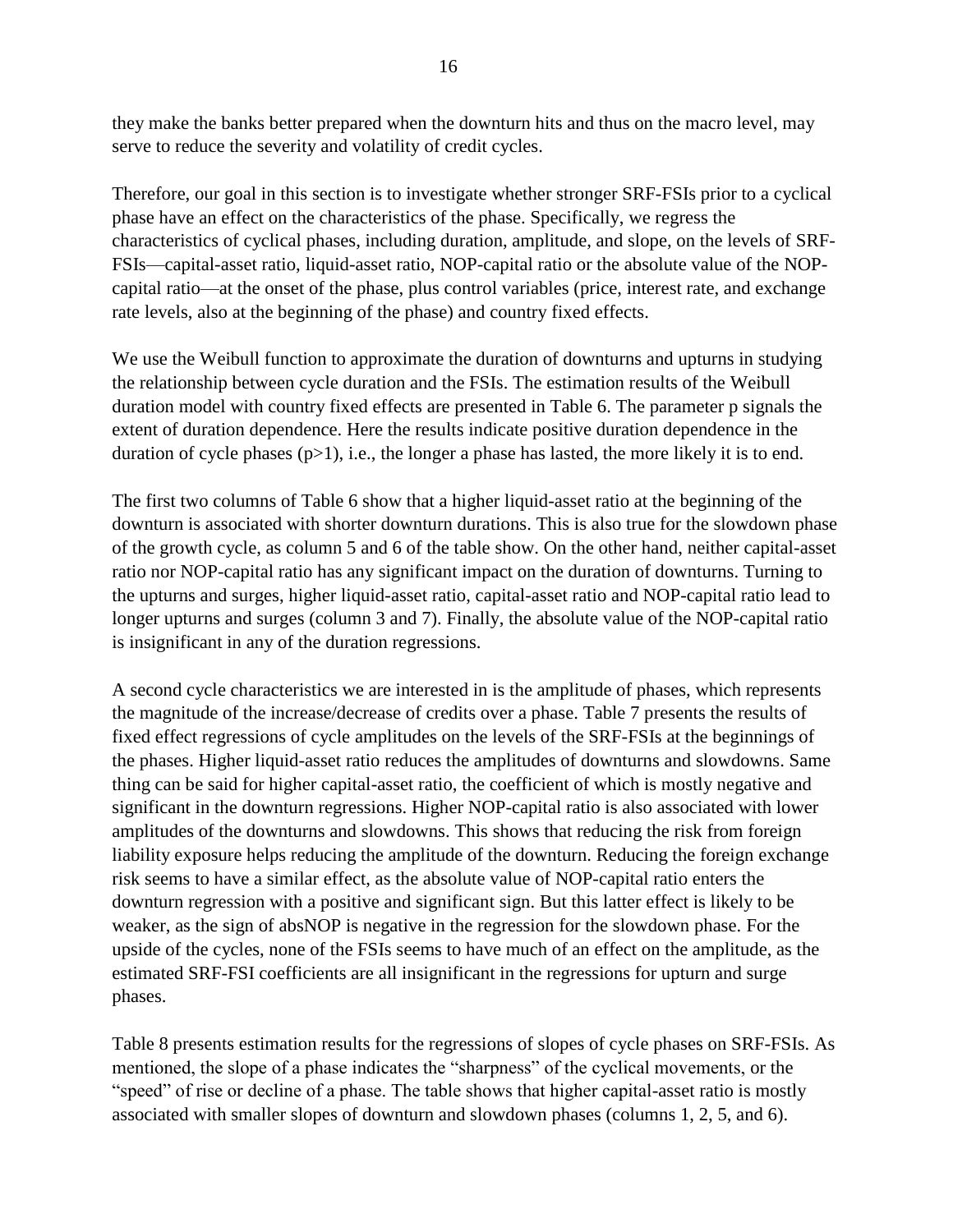Higher capital-asset ratio is also somewhat significantly associated with smaller slopes for the upturn phases (columns 3 and 4). This result is intuitive—higher capital-asset ratio means lower leverage on the banks' part, which limits the speed the banks can expand their lending. Higher liquid-asset ratio also makes the downturns and slowdowns less sharp, as shown in column 1, 2, 5, and 6, but liquid-asset ratio does not have any significant effect on the upsides of the cycles. Higher NOP-capital ratio, in contrast, is significantly related to smaller slopes of the upturns and surges. One explanation for this result is that higher NOP-capital ratio—indicating higher foreign asset holding or lower foreign borrowing—limits the resources available to fuel credit expansion, thus curbs the speed of the expansion, provided that the NOP takes time to change. Finally, the absolute value of NOP-capital ratio turns out positive in the downturn regression, showing that exposure to foreign exchange risk makes lending contract faster. A possible explanation is that the banking systems that carry more foreign exchange risks tend to turn very conservative when the downturn hits.

To sum up, our empirical results in this section confirms the general wisdom that financial soundness of banks helps create a more stable financial system through "calming" the cycles. Higher capital-asset ratio, liquid-asset ratio, NOP-capital ratio, and lower absolute value of the NOP-capital ratio at the beginning of the downturn are associated with more moderate (smaller amplitude) and less sharp (smaller slope) downturns. On the other hand, upturns that start with higher capital-asset ratio, liquid-asset ratio, and NOP-capital ratio are shown to be more durable, other things being equal.

#### **V. CONCLUSION**

When a financial or economic crisis hits, banks and policymakers are often pressured to take actions to stabilize and safeguard the financial system. Since better capitalized and more liquid banks are seen as safer, in the downturn banks and regulators are often enticed to the idea of boosting the capital base and liquidity of the banking system. There is nothing wrong with this logic at the micro level, but at the aggregate level, attempts to strengthen banks' FSIs when credit to the private sector is already shrinking may have adverse consequences. Our empirical analysis suggest that, during credit contractions, improvement in FSIs such as capital-asset ratio and liquid-asset ratio are associated with further decline in credit, while such negative relationships do not exist during boom times. This result suggests that during recessions, the tradeoff between bank lending and improving FSIs is especially sharp, thus any policy advice or even regulatory changes that try to strengthen the stability in the banking system may push the system further into recession.

On the other hand, when strengthened at the right time, better FSIs do seem to contribute to a more stable financial system. Our analysis indicates that downturns are milder—measured in terms of lower magnitudes in the duration, amplitude and slope of the recession phase—when certain FSIs are higher at the onset of the recession.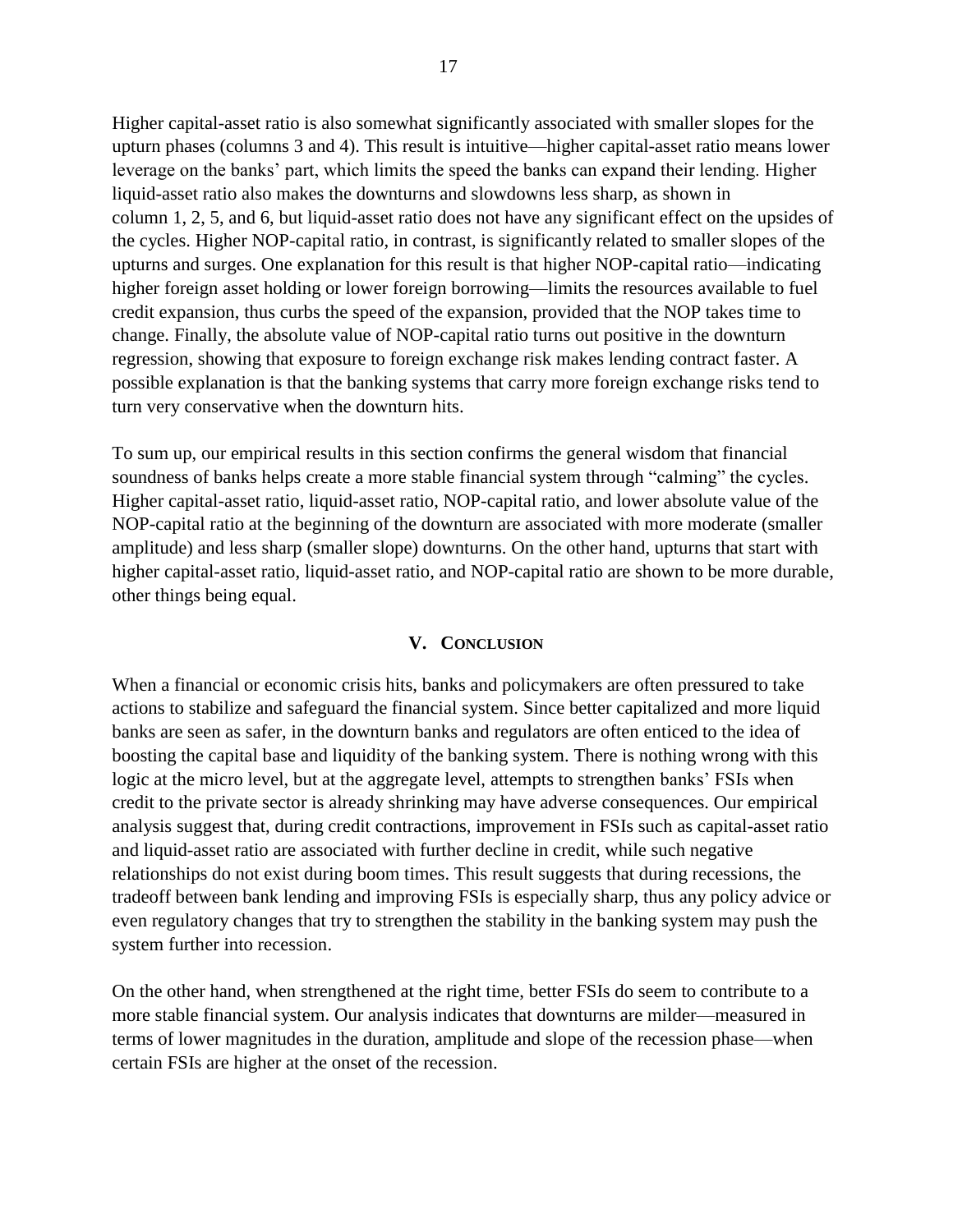The policy conclusion from the empirical analysis in this paper is one that emphasizes the timing of FSI adjustments. The best time to make the banks "safer" is probably during a salient credit boom, so that the banks are well prepared for the "rainy days," i.e., in the event that the economy enters a recession. In contrast, trying to tighten FSI requirements in the midst of a recession may be counterproductive.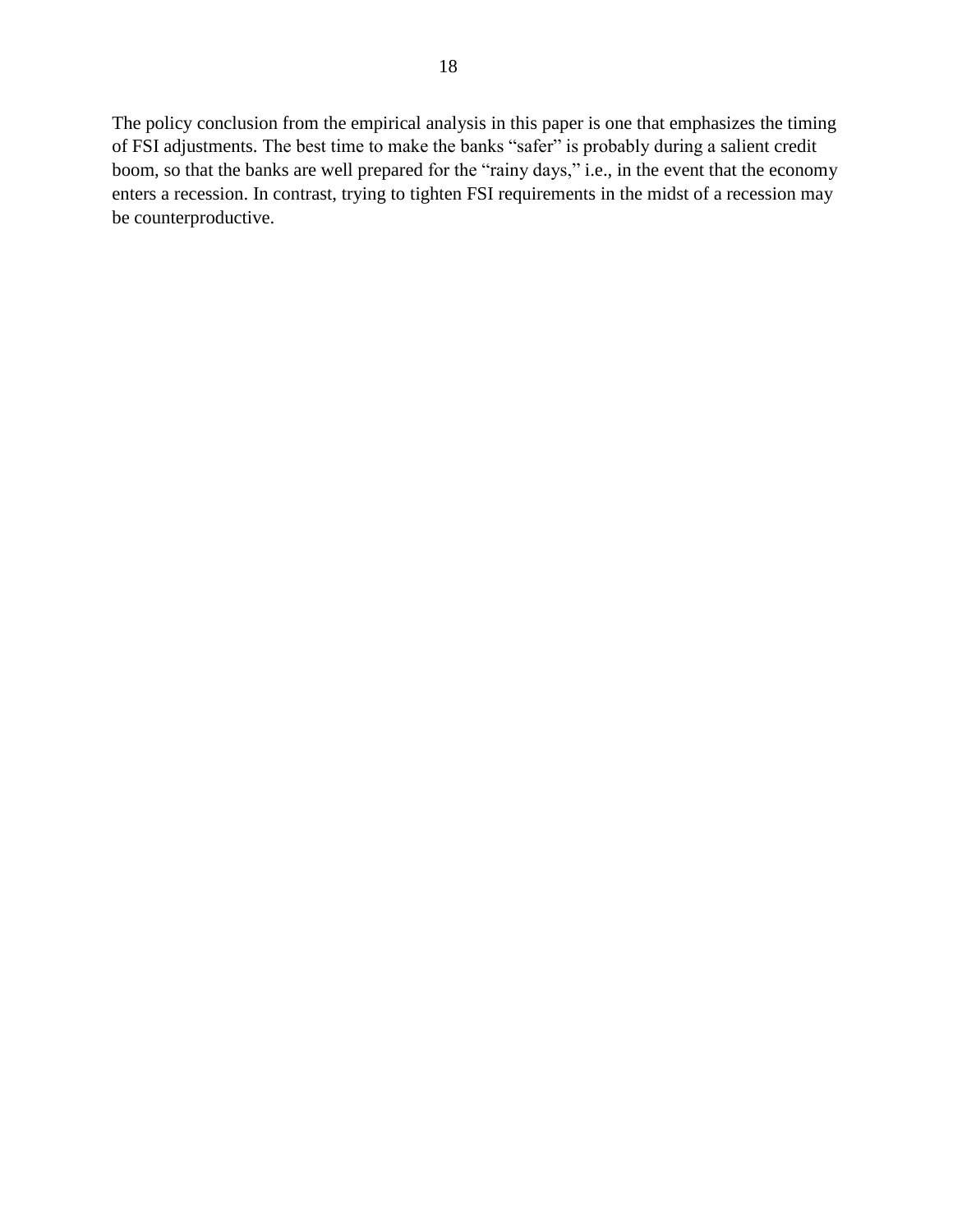|                           |            | Number of<br>observations | Mean     | Std dev. | Min        | Max     |
|---------------------------|------------|---------------------------|----------|----------|------------|---------|
| Capital-asset ratio       | Advanced   | 1830                      | 0.065    | 0.023    | 0.010      | 0.160   |
|                           | Emerging   | 7149                      | 0.100    | 0.057    | $-0.734$   | 0.314   |
|                           | Low income | 4585                      | 0.112    | 0.054    | $-0.089$   | 0.326   |
| Liquid-asset ratio        | Advanced   | 1707                      | 0.278    | 0.096    | 0.061      | 0.504   |
|                           | Emerging   | 7021                      | 0.365    | 0.145    | 0.077      | 0.924   |
|                           | Low income | 4583                      | 0.408    | 0.147    | 0.073      | 0.856   |
| Net open position-capital |            |                           |          |          |            |         |
| ratio                     | Advanced   | 1657                      | $-0.463$ | 1.112    | $-3.445$   | 3.783   |
|                           | Emerging   | 6543                      | 0.094    | 8.464    | $-262.740$ | 288.629 |
|                           | Low income | 4614                      | 0.548    | 1.401    | $-19.846$  | 34.057  |

## **Table 1. Summary Statistics of SRF-FSIs**

## **Table 2. Regression of SRF-FSIs on IMF-FSIs (with country fixed effects)**

|                     |               | <b>SRF FSIs</b>    |                           |
|---------------------|---------------|--------------------|---------------------------|
|                     | Capital-asset | Liquid-asset ratio | Net open position-capital |
|                     | ratio         |                    | ratio                     |
| IMF-FSIs:           |               |                    |                           |
|                     | $0.27**$      |                    |                           |
| Capital-asset ratio | (0.044)       |                    |                           |
|                     |               |                    |                           |
|                     |               | $0.54**$           |                           |
| Liquid-asset ratio  |               | (0.026)            |                           |
|                     |               |                    |                           |
|                     |               |                    | 0.0045                    |
| Net open position-  |               |                    | (0.0014)                  |
| capital ratio       |               |                    |                           |
|                     |               |                    |                           |
| constant            | $8.32**$      | $15.14**$          | $-0.502$                  |
|                     | (0.428)       | (0.74)             | (0.011)                   |
| $\boldsymbol{N}$    | 756           | 792                | 468                       |
| r2                  | 0.53          | 0.19               | 0.012                     |

Note: \*\*\*, \*\*, and \* are significance level at one percent, five percent, and 10 percent respectively.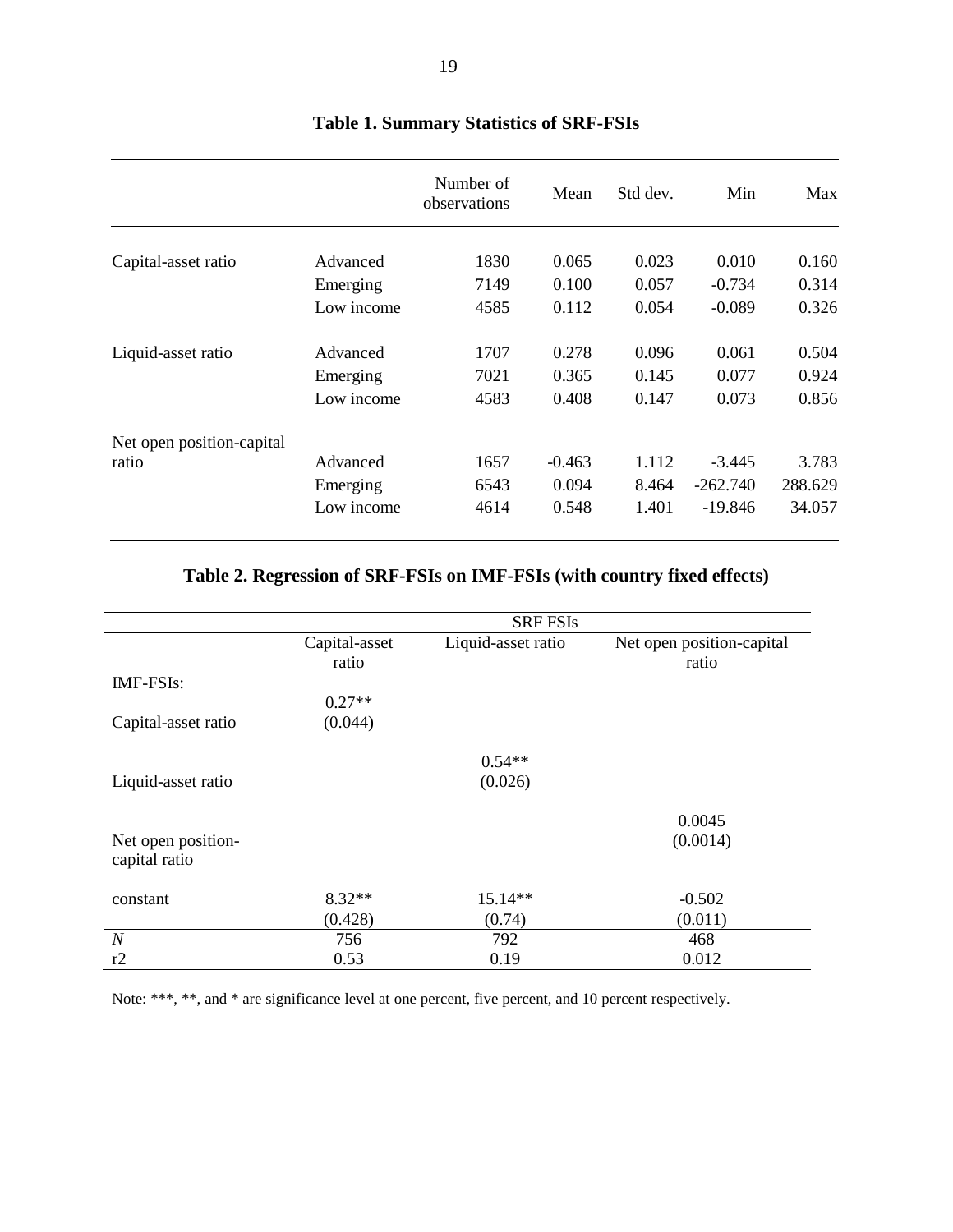| Downturn      |                   |                | Response of       |                |
|---------------|-------------------|----------------|-------------------|----------------|
|               | <b>GROWCREDIT</b> | <b>GROWCAP</b> | <b>GROWLIQUID</b> | <b>GROWNOP</b> |
| Response to   |                   |                |                   |                |
| $\Delta r$    | $0.05***$         | 0.10           | $-0.04**$         | 0.17           |
|               | (0.01)            | (0.16)         | (0.02)            | (0.38)         |
| $\Delta$ ex   | $-0.08***$        | $-0.49$        | $0.06**$          | $3.03**$       |
|               | (0.02)            | (0.43)         | (0.03)            | (1.50)         |
| L. GROWCREDIT | $0.85***$         | $-0.24$        | 0.02              | 1.57           |
|               | (0.06)            | (0.35)         | (0.07)            | (1.90)         |
| L. GROWCAP    | $-0.01*$          | $0.84***$      | 0.00              | 0.12           |
|               | (0.00)            | (0.09)         | (0.01)            | (0.22)         |
| L. GROWLIQUID | $-0.10***$        | $-0.33$        | $0.89***$         | 2.62           |
|               | (0.04)            | (0.27)         | (0.08)            | (3.27)         |
| L. GROWNOP    | 0.00              | 0.01           | 0.00              | $0.63***$      |
|               | (0.00)            | (0.01)         | (0.00)            | (0.09)         |
| $N = 532$     |                   |                |                   |                |

**Table 3a. Panel VAR: Credit Growth and Changes in SRF-FSIs During Downturns**

Note: \*\*\*, \*\*, and \* are significance level at one percent, five percent, and 10 percent respectively. Panel VAR regression for the subsample where the system is in a downturn phase at time t. GROWCREDIT: credit growth; GROWCAP: increase in capital-asset ratio; GROWLIQUID: increase in liquid-asset ratio; GROWNOP: increase in NOP-capital ratio; ∆r: change in real interest rate; ∆ex: change in exchange rate.

| Upturn        | Response of       |                |                   |                |  |  |
|---------------|-------------------|----------------|-------------------|----------------|--|--|
|               | <b>GROWCREDIT</b> | <b>GROWCAP</b> | <b>GROWLIQUID</b> | <b>GROWNOP</b> |  |  |
| Response to   |                   |                |                   |                |  |  |
| $\Delta r$    | $-0.02***$        | $-0.05$        | $0.01*$           | $-2.53*$       |  |  |
|               | (0.00)            | (0.03)         | (0.01)            | (2.13)         |  |  |
| $\Delta$ ex   | $-0.01$           | 0.00           | $0.02*$           | 36.30***       |  |  |
|               | (1.00)            | (0.03)         | (0.06)            | (8.07)         |  |  |
| L. GROWCREDIT | $1.00***$         | $-0.08$        | $-0.09**$         | $-6.49$        |  |  |
|               | (0.02)            | (0.07)         | (0.02)            | (4.08)         |  |  |
| L. GROWCAP    | 0.00              | $0.75***$      | 0.00              | $-1.16$        |  |  |
|               | (0.00)            | (0.08)         | (0.00)            | (0.84)         |  |  |
| L. GROWLIQUID | $0.03***$         | $-0.04$        | $0.87***$         | 5.45           |  |  |
|               | (0.01)            | (0.03)         | (0.03)            | (8.73)         |  |  |
| L. GROWNOP    | 0.00              | $-0.00$        | 0.00              | $0.10*$        |  |  |
|               | (0.00)            | (0.00)         | (0.00)            | (0.06)         |  |  |
| $N = 2356$    |                   |                |                   |                |  |  |

Note: \*\*\*, \*\*, and \* are significance level at one percent, five percent and 10 percent respectively. Panel VAR regression for the subsample where the system is in an upturn phase at time t. GROWCREDIT: credit growth; GROWCAP: increase in capital-asset ratio; GROWLIQUID: increase in liquid-asset ratio; GROWNOP: increase in NOP-capital ratio; ∆r: change in real interest rate; ∆ex: change in exchange rate.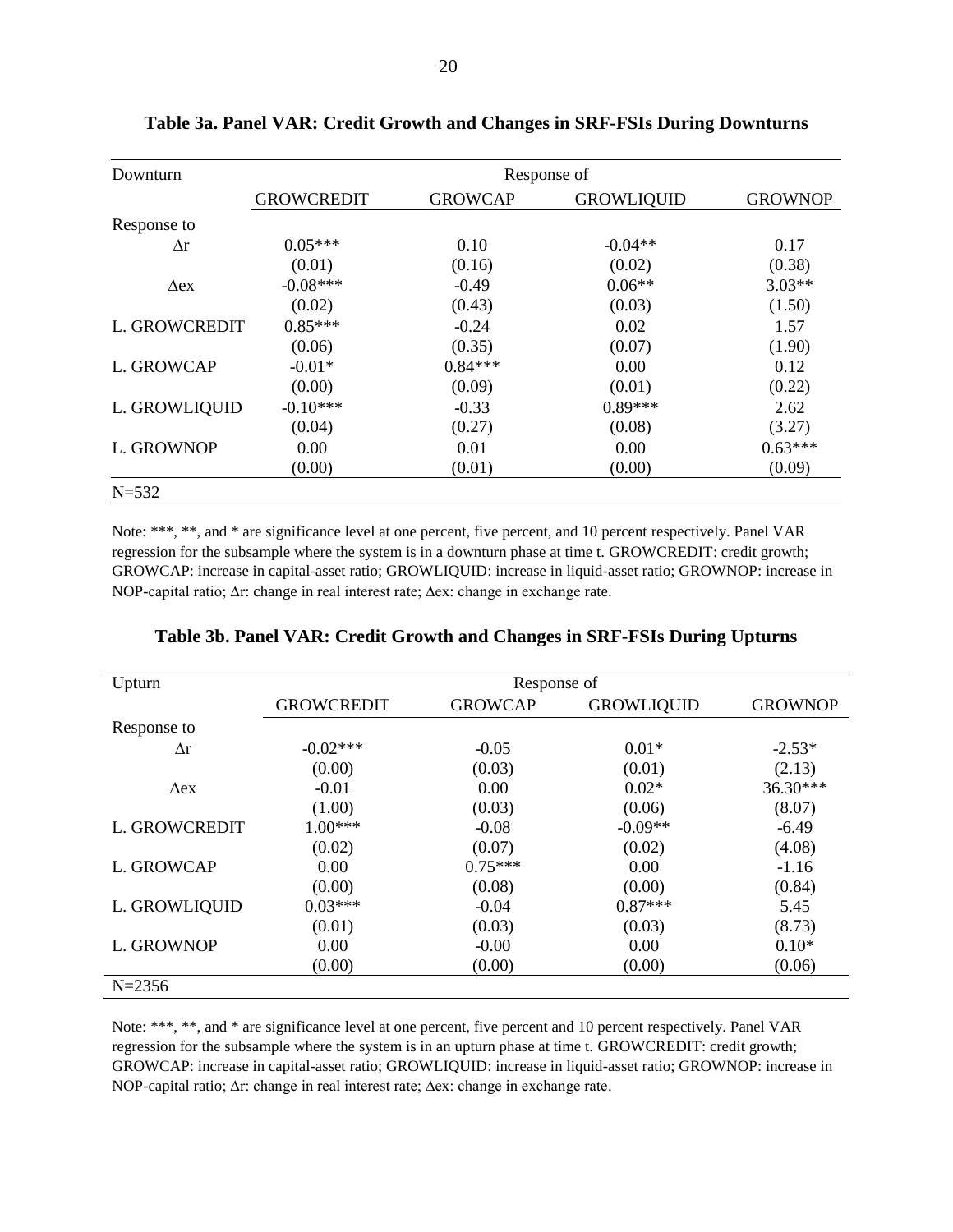|                                                                                   | Variance decomposition of GROWCREDIT |       |       |       |       |       |  |  |  |
|-----------------------------------------------------------------------------------|--------------------------------------|-------|-------|-------|-------|-------|--|--|--|
| GROWCAP<br>GROWLIQUID<br><b>GROWCREDIT</b><br>$\wedge\pi$<br><b>GROWNOP</b><br>/V |                                      |       |       |       |       |       |  |  |  |
| Downturn                                                                          | 0.043                                | 0.239 | 0.586 | 0.015 | 0.106 | 0.011 |  |  |  |
| Upturn                                                                            | 0.020                                | 0.102 | 0.795 | 0.001 | 0.080 | 0.002 |  |  |  |

## **Table 4. Variance Decomposition for Credit Growth**

Note: the numbers are percent of variation in credit growth 10 periods ahead that can be explained by the row variables. GROWCREDIT: credit growth; GROWCAP: increase in capital-asset ratio; GROWLIQUID: increase in

liquid-asset ratio; GROWNOP: increase in NOP- capital ratio;  $\Delta i$  : growth in interest rate;  $\Delta \pi$  : inflation rate.

|              |          | observations | Average<br>Duration (in<br>months) | average<br>amplitude | average<br>slope |
|--------------|----------|--------------|------------------------------------|----------------------|------------------|
| Cycle        | downturn | 87           |                                    | 0.10                 | 0.01             |
|              | upturn   | 63           | 27                                 | 0.34                 | 0.01             |
|              |          |              |                                    |                      |                  |
| Growth cycle | slowdown | 300          | 17                                 | 0.14                 | 0.01             |
|              | surge    | 327          | 16                                 | 0.14                 | 0.01             |

## **Table 5. Summary Statistics of Cycle Properties**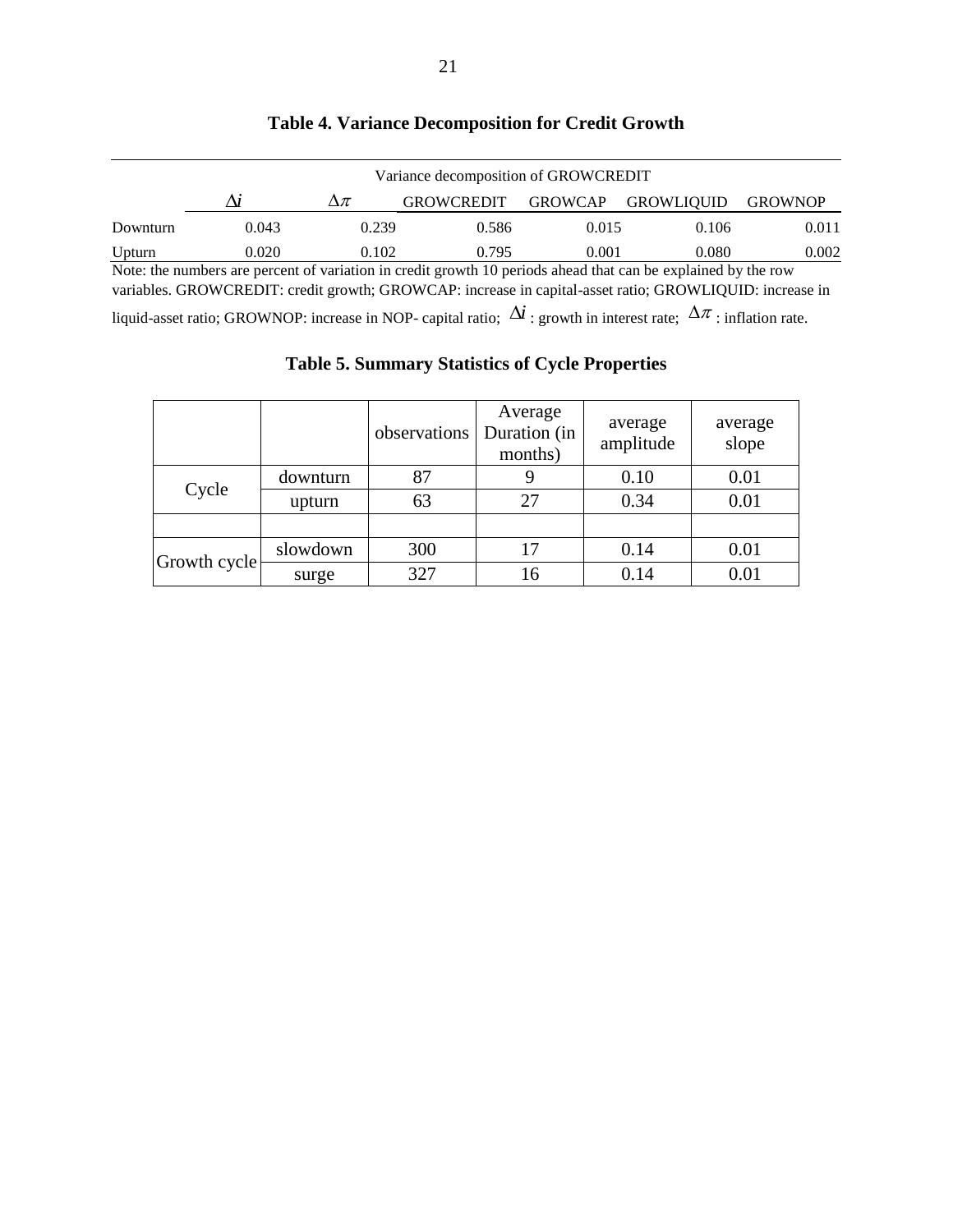|               | Duration             |                      |                       |                       |                                        |                      |                      |                      |  |  |
|---------------|----------------------|----------------------|-----------------------|-----------------------|----------------------------------------|----------------------|----------------------|----------------------|--|--|
|               |                      |                      | Cycle                 |                       |                                        | Growth cycle         |                      |                      |  |  |
|               |                      | Downturn             |                       | Upturn                | Slowdown                               |                      | Surge                |                      |  |  |
| <b>CAP</b>    | $-9.07$<br>(10.52)   | $-10.38$<br>(12.29)  | $-55.33**$<br>(26.88) | $-65.73$<br>(43.22)   | $-4.82$<br>(5.80)                      | $-5.27$<br>(6.37)    | $-7.83*$<br>(4.60)   | $-5.56$<br>(4.76)    |  |  |
| <b>LIQUID</b> | $11.43***$<br>(3.81) | $11.50***$<br>(3.84) | $-22.08***$<br>(8.08) | $-21.82***$<br>(6.64) | $9.30***$<br>(1.94)                    | $9.31***$<br>(1.99)  | $-2.91*$<br>(1.71)   | $-2.87*$<br>(1.58)   |  |  |
| <b>NOP</b>    | 0.09<br>(0.25)       | $-0.90***$<br>(0.35) |                       |                       | 0.10<br>$-0.48***$<br>(0.18)<br>(0.15) |                      |                      |                      |  |  |
| absNOP        |                      | $-0.07$<br>(0.37)    |                       | $-1.07$<br>(0.87)     |                                        | $-0.05$<br>(0.24)    |                      | 0.02<br>(0.20)       |  |  |
| <b>CPI</b>    | $-0.06***$<br>(0.02) | $-0.06***$<br>(0.02) | $-0.11***$<br>(0.04)  | $-0.10***$<br>(0.04)  | $-0.01*$<br>(0.01)                     | $-0.01*$<br>(0.01)   | $-0.02***$<br>(0.01) | $-0.02***$<br>(0.01) |  |  |
| <b>INS</b>    | 0.05<br>(0.04)       | 0.06<br>(0.04)       | $-0.04$<br>(0.15)     | 0.02<br>(0.08)        | 0.01<br>(0.02)                         | 0.01<br>(0.02)       | $-0.00$<br>(0.02)    | $-0.01$<br>(0.02)    |  |  |
| <b>EXR</b>    | 0.00<br>(0.00)       | 0.00<br>(0.00)       | $0.09**$<br>(0.04)    | 0.06<br>(0.05)        | $-0.00$<br>(0.00)                      | $-0.00$<br>(0.00)    | 0.00<br>(0.00)       | 0.00<br>(0.00)       |  |  |
| <b>CON</b>    | $-1.55$<br>(2.15)    | $-1.41$<br>(2.22)    | $8.60*$<br>(4.58)     | 9.76<br>(6.13)        | $-8.75***$<br>(1.09)                   | $-8.59***$<br>(1.17) | $-1.95**$<br>(0.91)  | $-2.41**$<br>(1.00)  |  |  |
| ln(p)         |                      |                      |                       |                       |                                        |                      |                      |                      |  |  |
|               | $0.49***$            | $0.49***$            | $1.66***$             | $1.60***$             | $0.64***$                              | $0.64***$            | $0.55***$            | $0.52***$            |  |  |
|               | (0.12)               | (0.12)               | (0.30)                | (0.29)                | (0.09)                                 | (0.09)               | (0.09)               | (0.09)               |  |  |
| $\cal N$      | 109                  | 109                  | 109                   | 109                   | 414                                    | 414                  | 414                  | 414                  |  |  |

### **Table 6. Cycle Durations and SRF-FSIs**

Note: \*\*\*, \*\*, and \* are significance level at one percent, five percent, and 10 percent respectively. Weibull duration model with country fixed effect of cycle amplitude on FSIs. CAP: capital-asset ratio; LIQUID: liquid-asset ratio; NOP: NOP--capital ratio; INS: interest rate; CPI: inflation rate; EXR: exchange rate. ln(p) is the log of Weibull distribution parameter.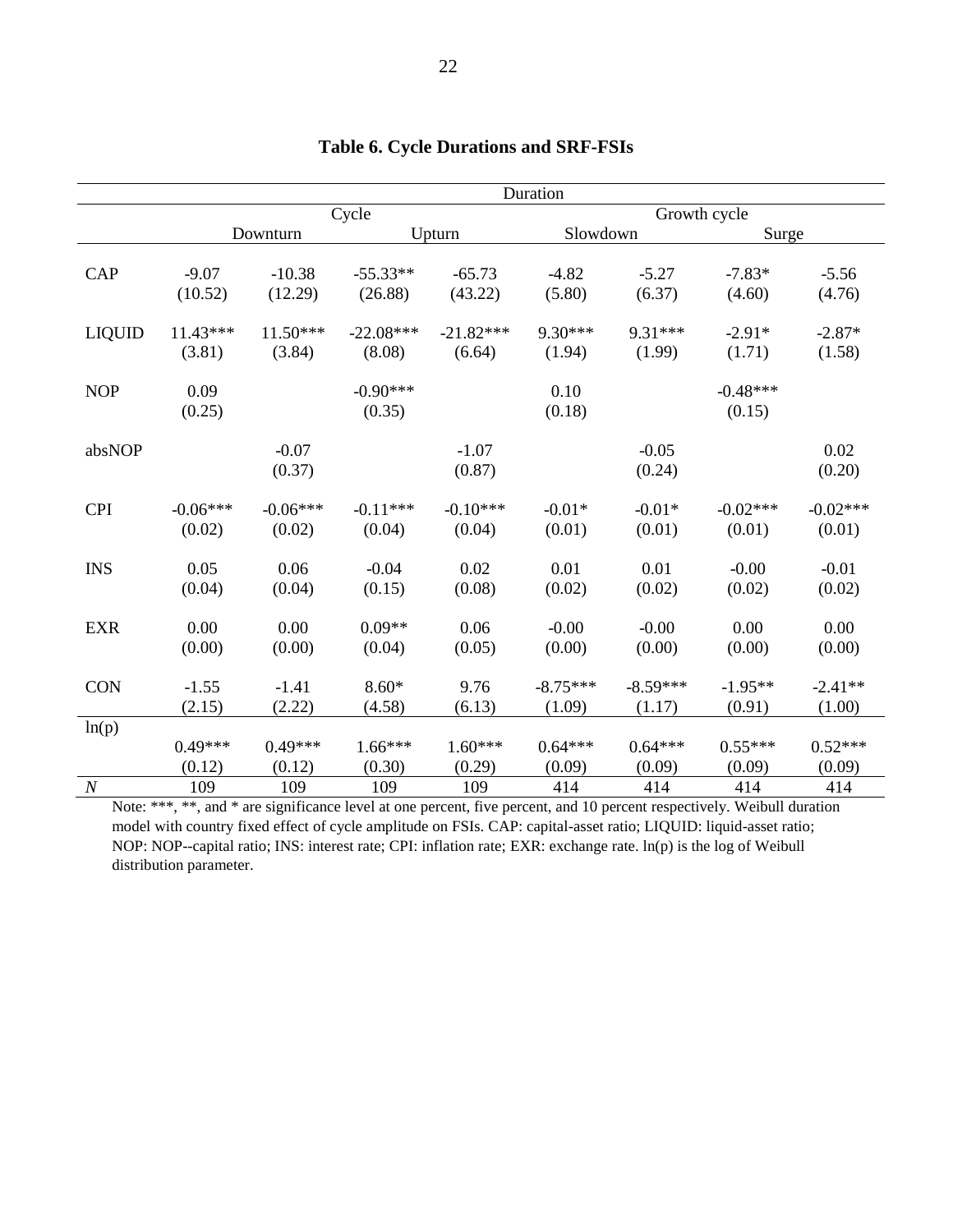|               | Amplitude  |          |         |         |              |            |          |          |  |
|---------------|------------|----------|---------|---------|--------------|------------|----------|----------|--|
|               |            | Cycle    |         |         | Growth cycle |            |          |          |  |
|               | Downturn   |          |         | Upturn  | Slowdown     |            |          | Surge    |  |
| CAP           | $-3.04***$ | 0.97     | 0.97    | 2.81    | $-1.36***$   | $-1.60***$ | $-0.30$  | $-0.35$  |  |
|               | (0.88)     | (1.35)   | (6.38)  | (6.81)  | (0.37)       | (0.43)     | (0.48)   | (0.52)   |  |
| <b>LIQUID</b> | $-0.12$    | $-0.45*$ | 1.06    | 1.24    | $-0.65***$   | $-0.66***$ | 0.10     | 0.09     |  |
|               | (0.21)     | (0.25)   | (2.28)  | (2.25)  | (0.12)       | (0.12)     | (0.16)   | (0.16)   |  |
| <b>NOP</b>    | $-0.07***$ |          | 0.06    |         | $-0.02*$     |            | 0.00     |          |  |
|               | (0.02)     |          | (0.11)  |         | (0.01)       |            | (0.02)   |          |  |
| absNOP        |            | $0.06**$ |         | 0.12    |              | $-0.03*$   |          | $-0.00$  |  |
|               |            | (0.03)   |         | (0.14)  |              | (0.01)     |          | (0.02)   |  |
| <b>CPI</b>    | 0.00       | $-0.00$  | $-0.00$ | $-0.00$ | $0.00**$     | $0.00*$    | $-0.00*$ | $-0.00*$ |  |
|               | (0.00)     | (0.00)   | (0.01)  | (0.01)  | (0.00)       | (0.00)     | (0.00)   | (0.00)   |  |
| <b>INS</b>    | $0.01**$   | 0.01     | $-0.01$ | $-0.01$ | $0.00**$     | $0.00**$   | $-0.00$  | $-0.00$  |  |
|               | (0.00)     | (0.01)   | (0.01)  | (0.01)  | (0.00)       | (0.00)     | (0.00)   | (0.00)   |  |
| <b>EXR</b>    | 0.00       | $-0.00$  | 0.00    | 0.01    | 0.00         | 0.00       | $-0.00$  | $-0.00$  |  |
|               | (0.00)     | (0.00)   | (0.01)  | (0.01)  | (0.00)       | (0.00)     | (0.00)   | (0.00)   |  |
| <b>CON</b>    | 0.23       | 0.05     | 0.28    | $-0.83$ | $0.34***$    | $0.39***$  | $0.25**$ | $0.26**$ |  |
|               | (0.14)     | (0.17)   | (1.72)  | (2.19)  | (0.08)       | (0.09)     | (0.11)   | (0.12)   |  |
| $\cal N$      | 59         | 59       | 45      | 45      | 196          | 196        | 208      | 208      |  |
| r2            | 0.65       | 0.48     | 0.15    | 0.19    | 0.29         | 0.29       | 0.06     | 0.06     |  |

## **Table 7. Cycle Amplitudes and SRF-FSIs**

Note: \*\*\*, \*\*, and \* are significance level at one percent, five percent, and 10 percent respectively. Country fixed effect regressions of cycle amplitude on FSIs. CAP: capital-asset ratio; LIQUID: liquid-asset ratio; NOP: NOPcapital ratio; INS: interest rate; CPI: inflation rate; EXR: exchange rate.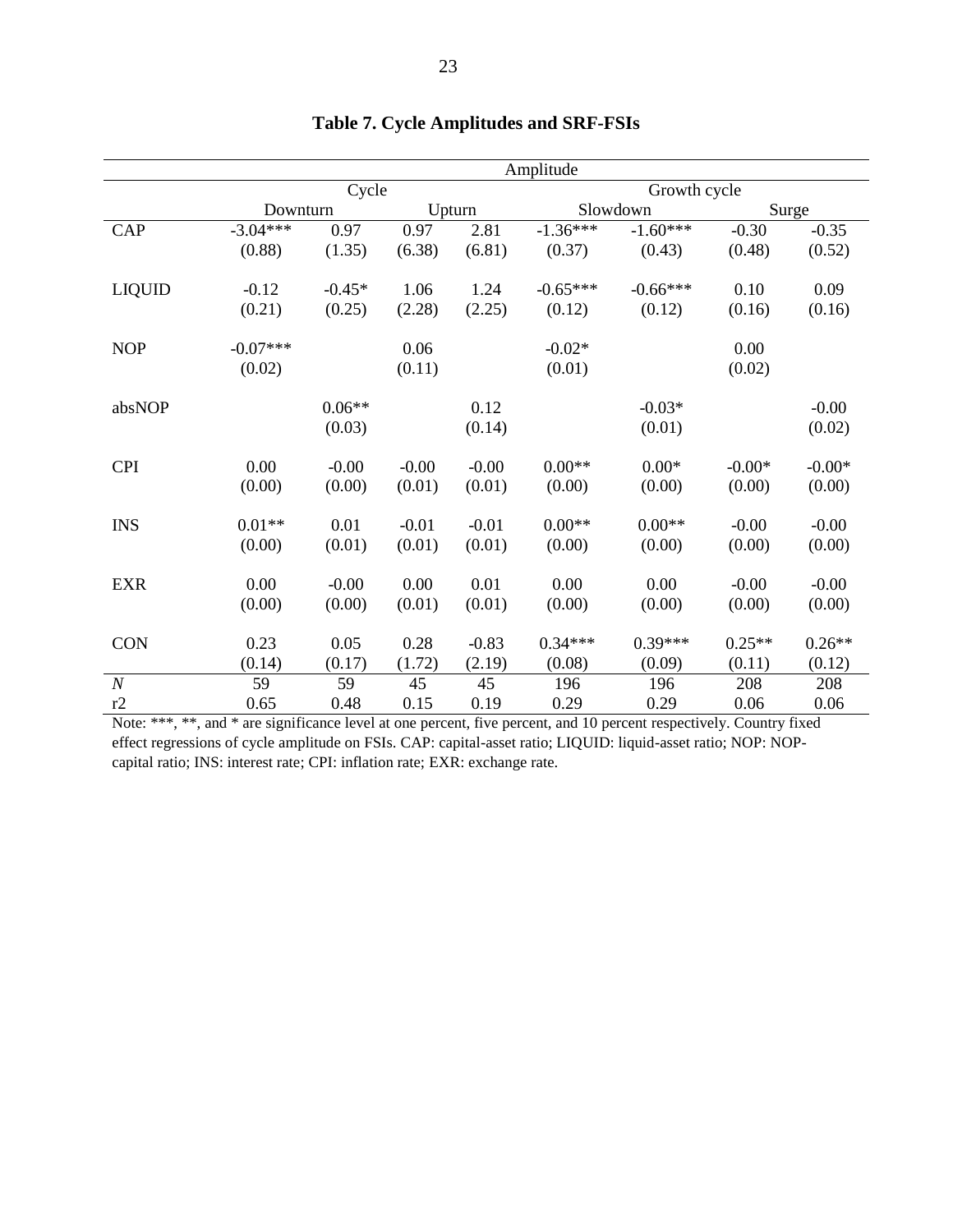|                  | Slope     |           |              |         |            |           |          |          |
|------------------|-----------|-----------|--------------|---------|------------|-----------|----------|----------|
|                  |           | Cycle     | Growth cycle |         |            |           |          |          |
|                  | Downturn  |           | Upturn       |         | Slowdown   |           | Surge    |          |
| <b>CAP</b>       | $-0.50**$ | 0.13      | $-0.33**$    | $-0.22$ | $-0.08***$ | $-0.07**$ | 0.01     | 0.02     |
|                  | (0.22)    | (0.21)    | (0.12)       | (0.18)  | (0.02)     | (0.03)    | (0.03)   | (0.03)   |
| <b>LIQUID</b>    | $-0.07$   | $-0.10**$ | $-0.01$      | $-0.01$ | $-0.02**$  | $-0.02*$  | 0.00     | 0.00     |
|                  | (0.05)    | (0.04)    | (0.04)       | (0.06)  | (0.01)     | (0.01)    | (0.01)   | (0.01)   |
| <b>NOP</b>       | $-0.00$   |           | $-0.01**$    |         | $-0.00$    |           | $-0.00*$ |          |
|                  | (0.00)    |           | (0.00)       |         | (0.00)     |           | (0.00)   |          |
| absNOP           |           | $0.02***$ |              | $-0.00$ |            | 0.00      |          | $-0.00$  |
|                  |           | (0.00)    |              | (0.00)  |            | (0.00)    |          | (0.00)   |
| <b>CPI</b>       | $-0.00$   | $-0.00$   | $-0.00$      | $-0.00$ | 0.00       | 0.00      | $-0.00$  | $-0.00$  |
|                  | (0.00)    | (0.00)    | (0.00)       | (0.00)  | (0.00)     | (0.00)    | (0.00)   | (0.00)   |
| <b>INS</b>       | $0.00**$  | 0.00      | 0.00         | 0.00    | $0.00**$   | $0.00*$   | $-0.00$  | $-0.00*$ |
|                  | (0.00)    | (0.00)    | (0.00)       | (0.00)  | (0.00)     | (0.00)    | (0.00)   | (0.00)   |
| <b>EXR</b>       | 0.00      | $-0.00$   | 0.00         | $-0.00$ | 0.00       | 0.00      | $-0.00$  | $-0.00$  |
|                  | (0.00)    | (0.00)    | (0.00)       | (0.00)  | (0.00)     | (0.00)    | (0.00)   | (0.00)   |
| <b>CON</b>       | 0.05      | 0.03      | 0.04         | 0.06    | $0.01***$  | $0.01**$  | $0.01**$ | $0.01*$  |
|                  | (0.03)    | (0.03)    | (0.03)       | (0.06)  | (0.01)     | (0.01)    | (0.01)   | (0.01)   |
| $\boldsymbol{N}$ | 59        | 59        | 45           | 45      | 196        | 196       | 208      | 208      |
| r2               | 0.49      | 0.70      | 0.56         | 0.25    | 0.14       | 0.13      | 0.10     | 0.07     |

## **Table 8. Cycle Slopes and SRF-FSIs**

Note: \*\*\*, \*\*, and \* are significance level at one percent, five percent, and 10 percent respectively. Country fixed effect regressions of cycle slope on FSIs. CAP: capital-asset ratio; LIQUID: liquid - asset ratio; NOP: NOP-capital ratio; INS: interest rate; CPI: inflation rate; EXR: exchange rate.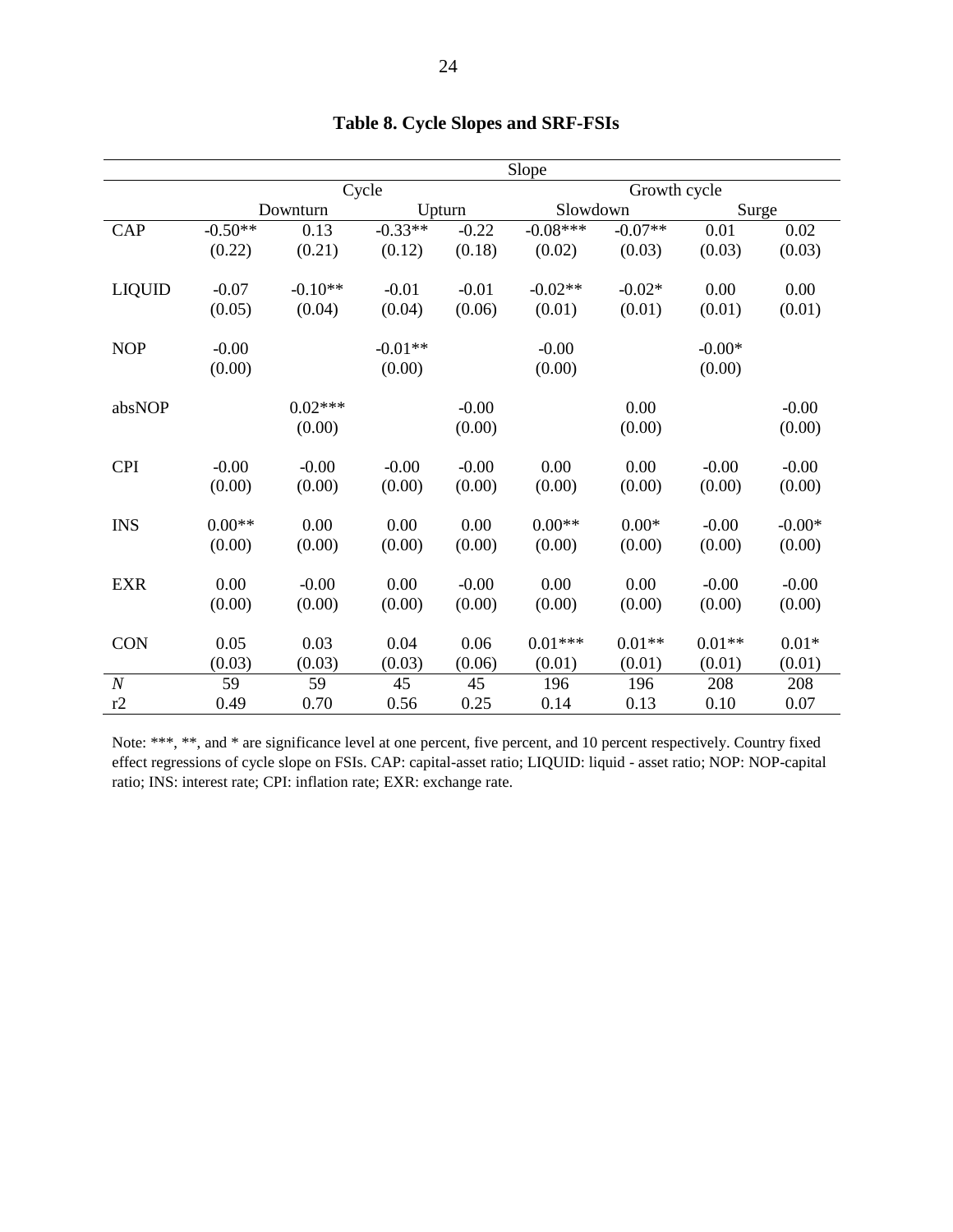#### **REFERENCES**

Abiad, A., G. Dell'Ariccia, and B. Li, 2011, "Creditless Recoveries," IMF Working Paper, WP/11/58.

Babihuga, R., 2007, "Macroeconomic and financial soundness indicators: An empirical investigation", IMF Working Paper, WP/07/115.

Bikker, J.A. and P.A.J. Metzemakers, 2002, "Bank provisioning behavior and procyclicality," Bank of Netherlands Research Series Supervision, No 50.

Cihak, M. and K. Schaeck, 2010, "How well do aggregate prudential ratios identify banking system problems?," *Journal of Financial Stability*, 6, 130-44.

Claessens, S., M. A. Kose, and M. E. Terrones, 2011, "How do business and financial cycles interact?", IMF Working Paper, WP/11/88.

Covas, F. and S. Fujita, 2009, "Time-varying capital requirements in a general equilibrium model of liquidity dependence," Working Paper, Federal Reserve Bank of Philadelphia.

Forbes, K. and F. E. Warnock, 2011, "Capital flow waves: Surges, stops, flight and retrenchment," Working Paper.

Harding, D. and A. Pagan, 2002, "Dissecting the cycle: A methodological investigation", *Journal of Monetary Economics*, Vol. 49, 365–81.

Harding, D. and A. Pagan, 2011, "An econometric analysis of some models for constructed binary time series," *Journal of Business and Economic Statistics*, Vol. 29, No 1, 86–95.

Hardy, D. and C. Pazarbasioglu, 1998, "Leading indicators of banking crises: Was Asia different?," IMF Working Paper, WP/98/91.

IMF (2006), *Financial Soundness Indicators Compilation Guide*.

IMF (2000), *Monetary and Financial Statistics Manual*.

IMF (2008), *Monetary and Financial Statistics Manual—Compilation Guide.*

Kaminsky, G. S. Lizondo, and C. M. Reinhart, 1998, "Leading indicators of currency crises," *IMF Staff Papers*, Vol. 45, No 1.

King, R. G., and C. I. Plosser, 1994, "Real business cycles and the test of the Adelmans," *Journal of Monetary Economics*, Vol. 33, No 2, 405–38.